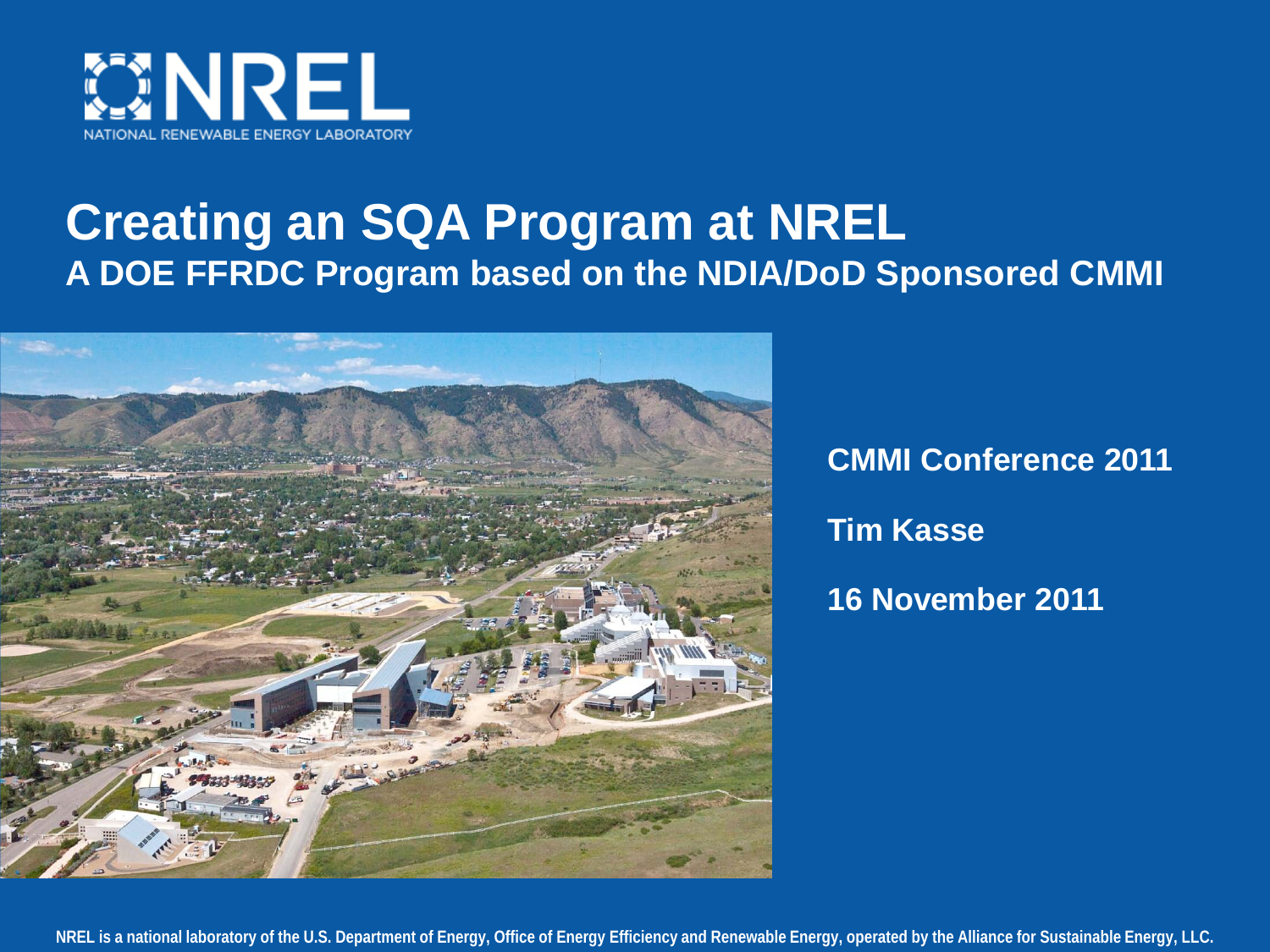## NREL

The National Renewable Energy Laboratory (NREL) , located in Golden, Colorado is the only Department of Energy (DOE) laboratory in the United States that is "solely" focused on renewable energy with focus on such research areas as:

- Solar
- Wind
- Bio-Mass
- Hydrogen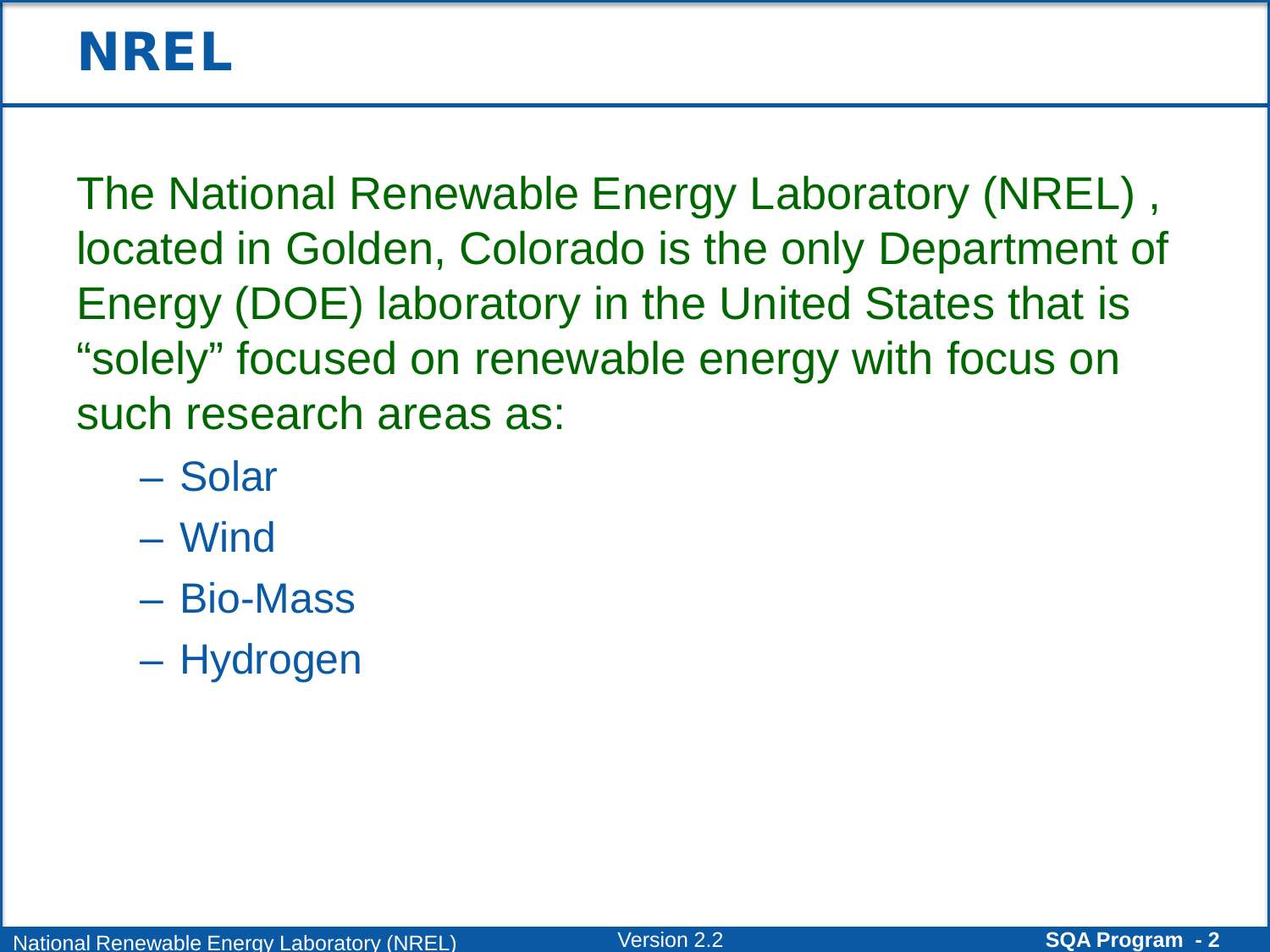### **NREL - 2**

Research Service Facility (RSF) buildings used for staffing are the most efficient in the world.

- Visitors from all over the world come to see and hear about how these energy efficient buildings were built and how they work
- Newest RSF building scheduled for occupancy starting in December will be zero-net energy.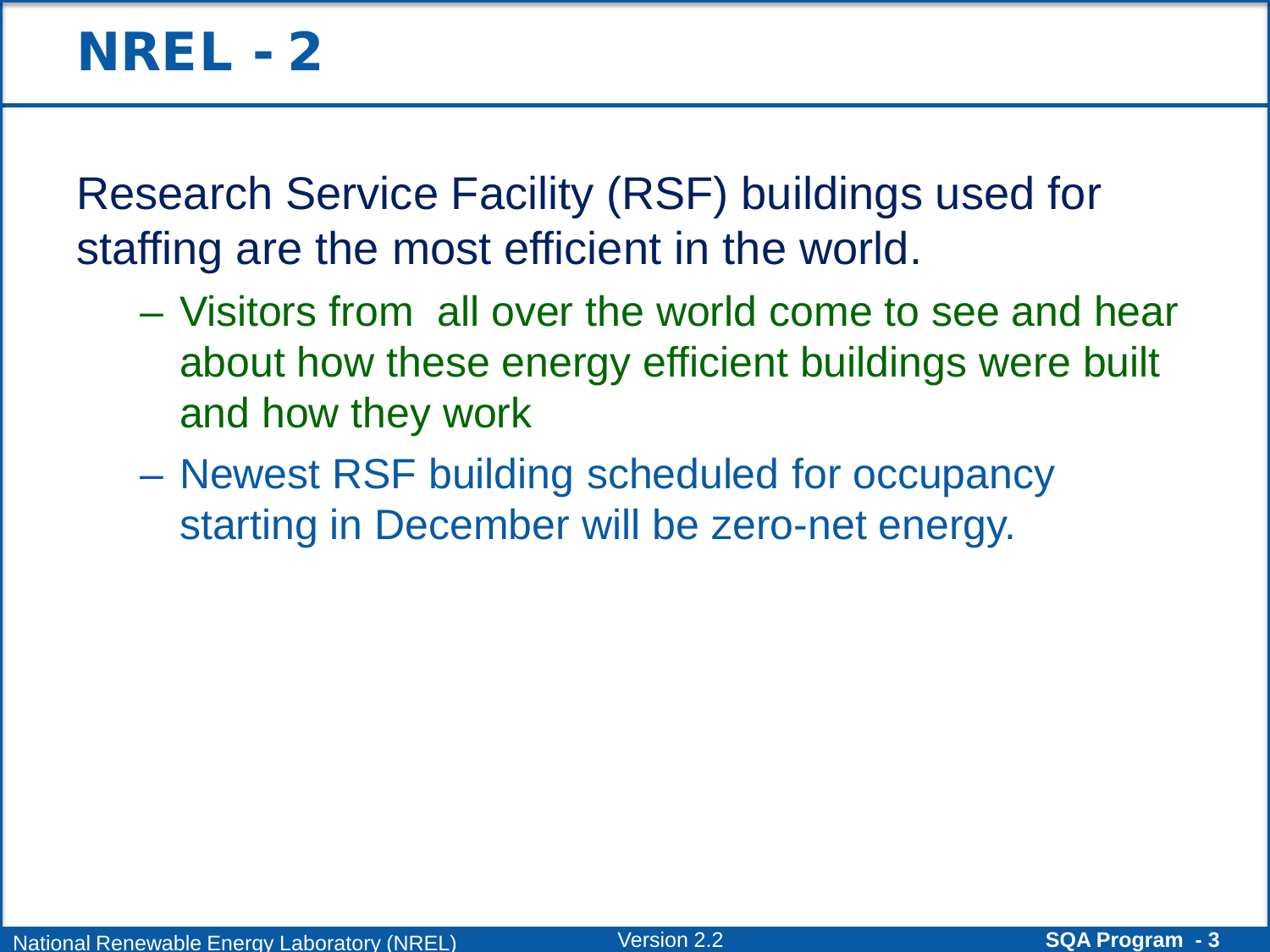### NREL - 3

The past 30 years has seen NREL evolve as a renewable energy facility, non-profit, governmentfunded entity

Today, after doubling in size in the past 3 years, NREL finds itself being required to be more strictly focused on business with the ability to prove it is focused on continuous process improvement to satisfy both the DOE and its industry and academic partners

In addition, the importance of Software, together with Systems Engineering has risen to a visibility far beyond that of its past 30 years

– Along with that visibility goes software quality and the processes that product it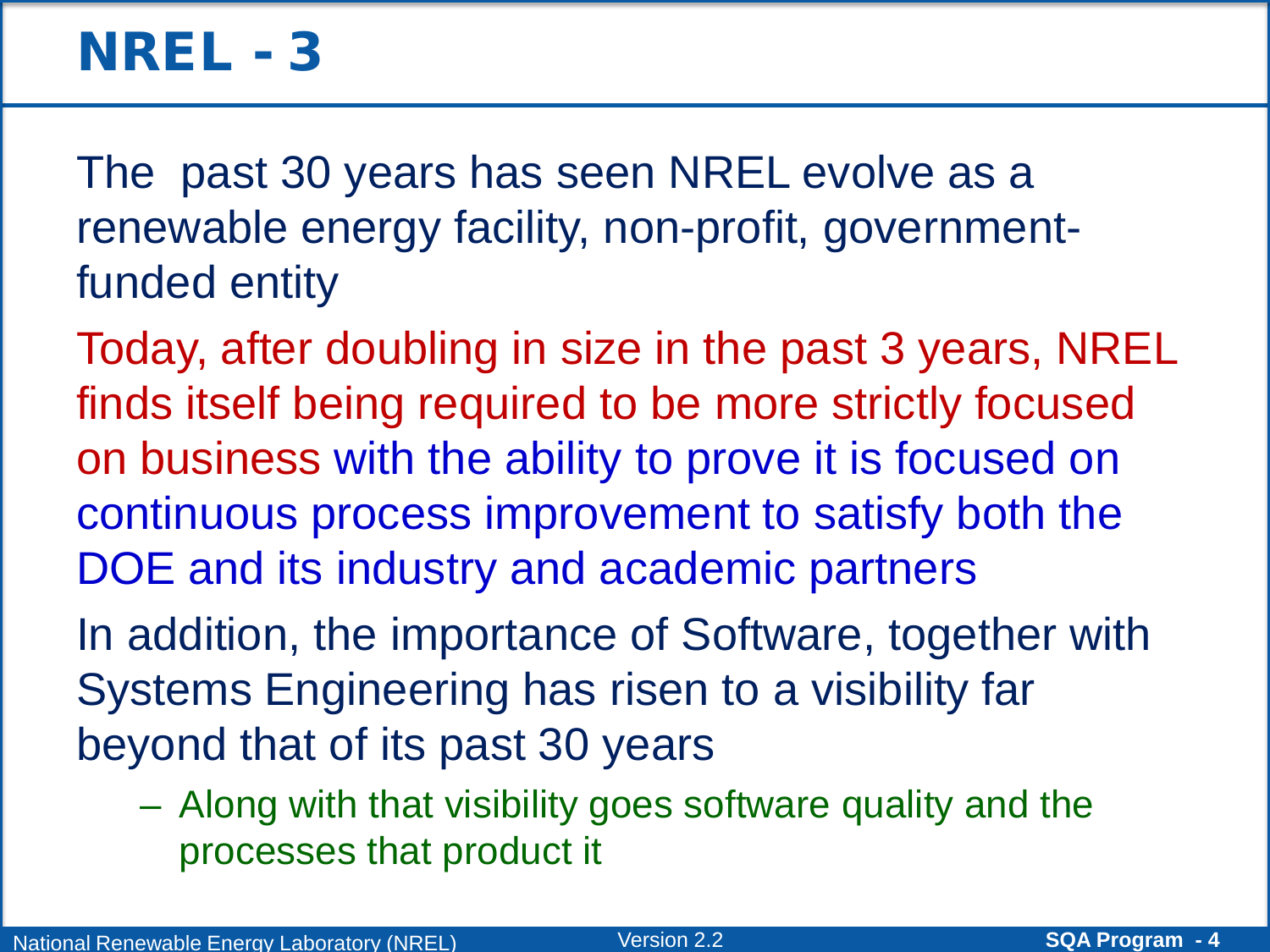### **Software Quality Assurance** versus Process Improvement

In the CMMI-based process improvement world, Process Improvement might be considered the overarching umbrella with Quality Assurance operating beneath it.

In the NREL-DOE world Quality Assurance / Software Quality Assurance serves as the overarching umbrella with process improvement operating beneath it.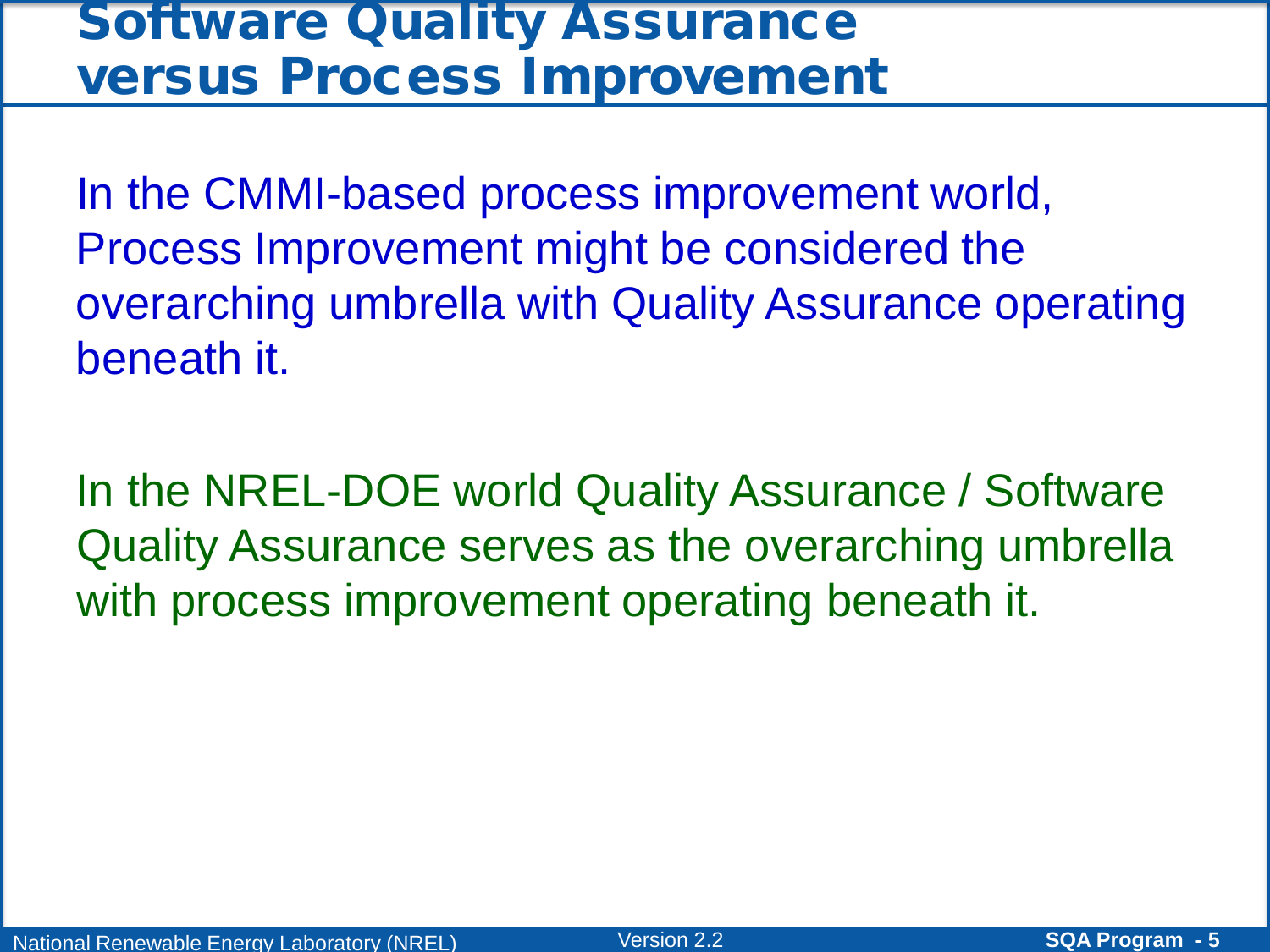# SQA Program Approach

CMMI Continuous Representation Incremental process improvement Problem Solving Approach

- Integrated Models/Standards
- Lack of emphasis on the specific models, standards or techniques such as CMMI, Lean, Six Sigma, ITIL, PMI, Agile, etc.
- "Slices of Process Areas for Improvement"
- Just in Time Training
- Hand-Holding Coaching
- Progress Checks
- Basic Measurement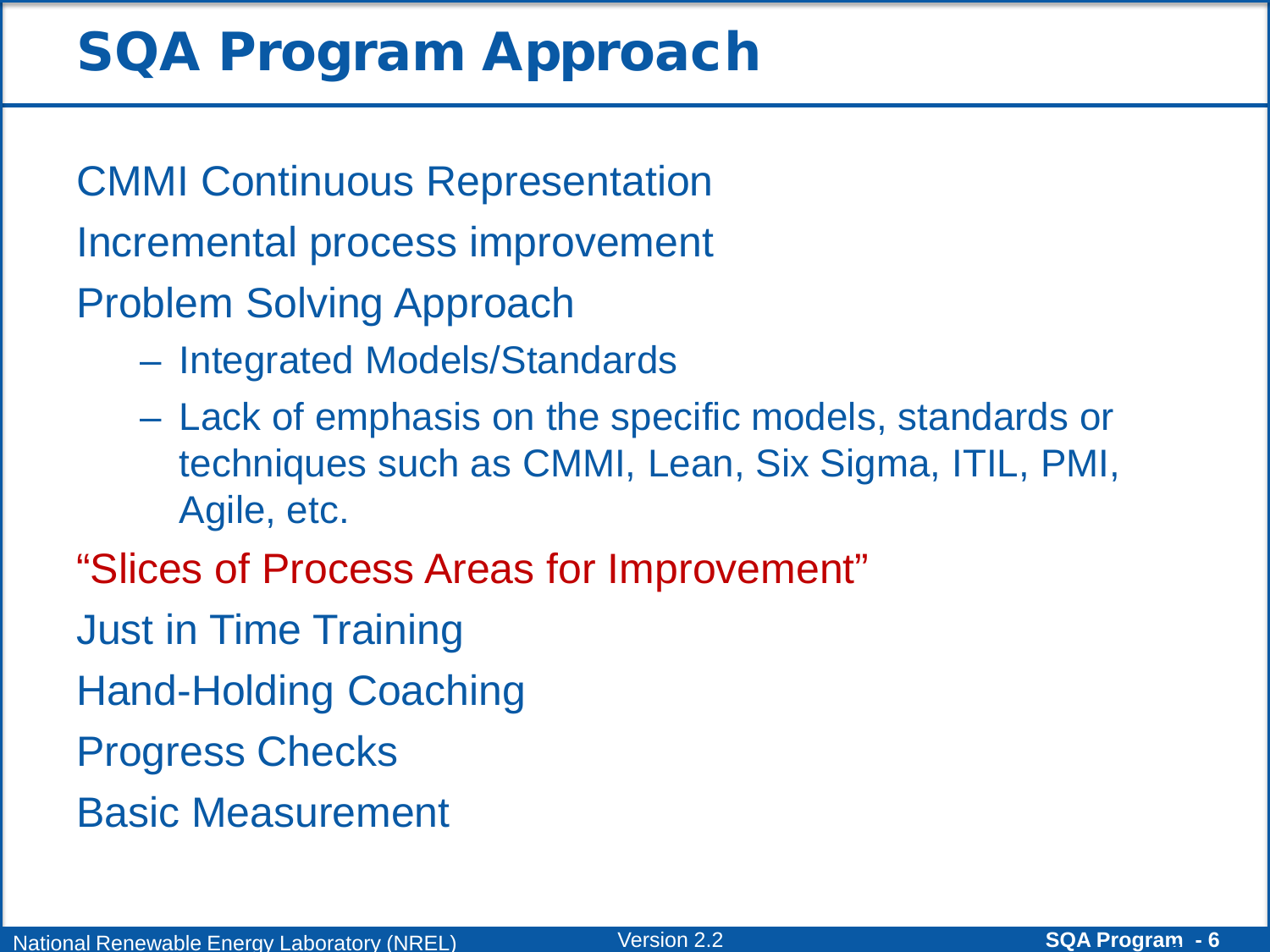# SQA Program Approach - 2

- Identifying business objectives for projects, programs and departments
- Providing definitions, descriptions, papers, references
- Using Peter Block's Consulting Modes (Expert, Collaborative and Observer)
- Borrowing Peer Review concept of "Kin Documents"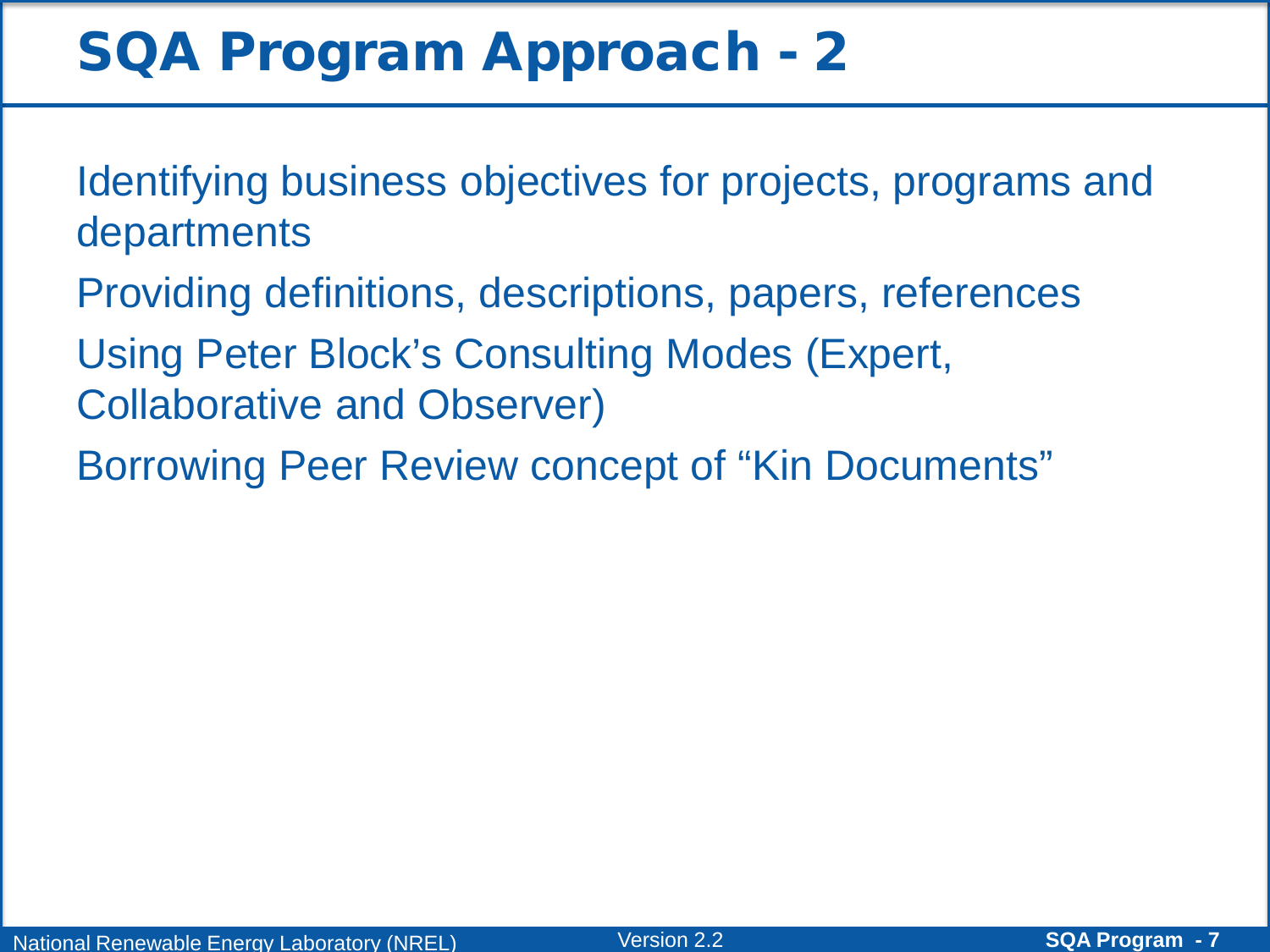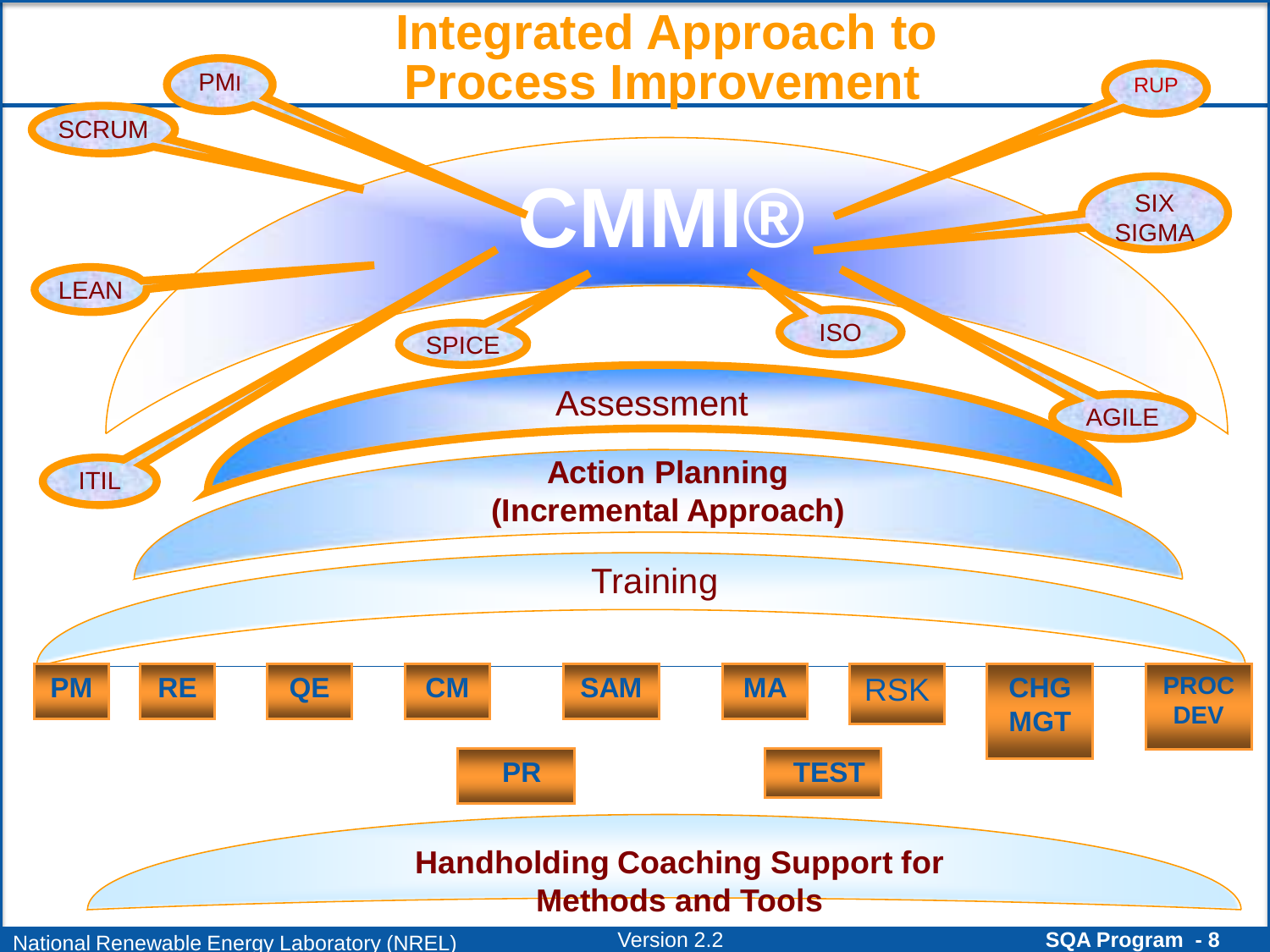# **Software Quality Management**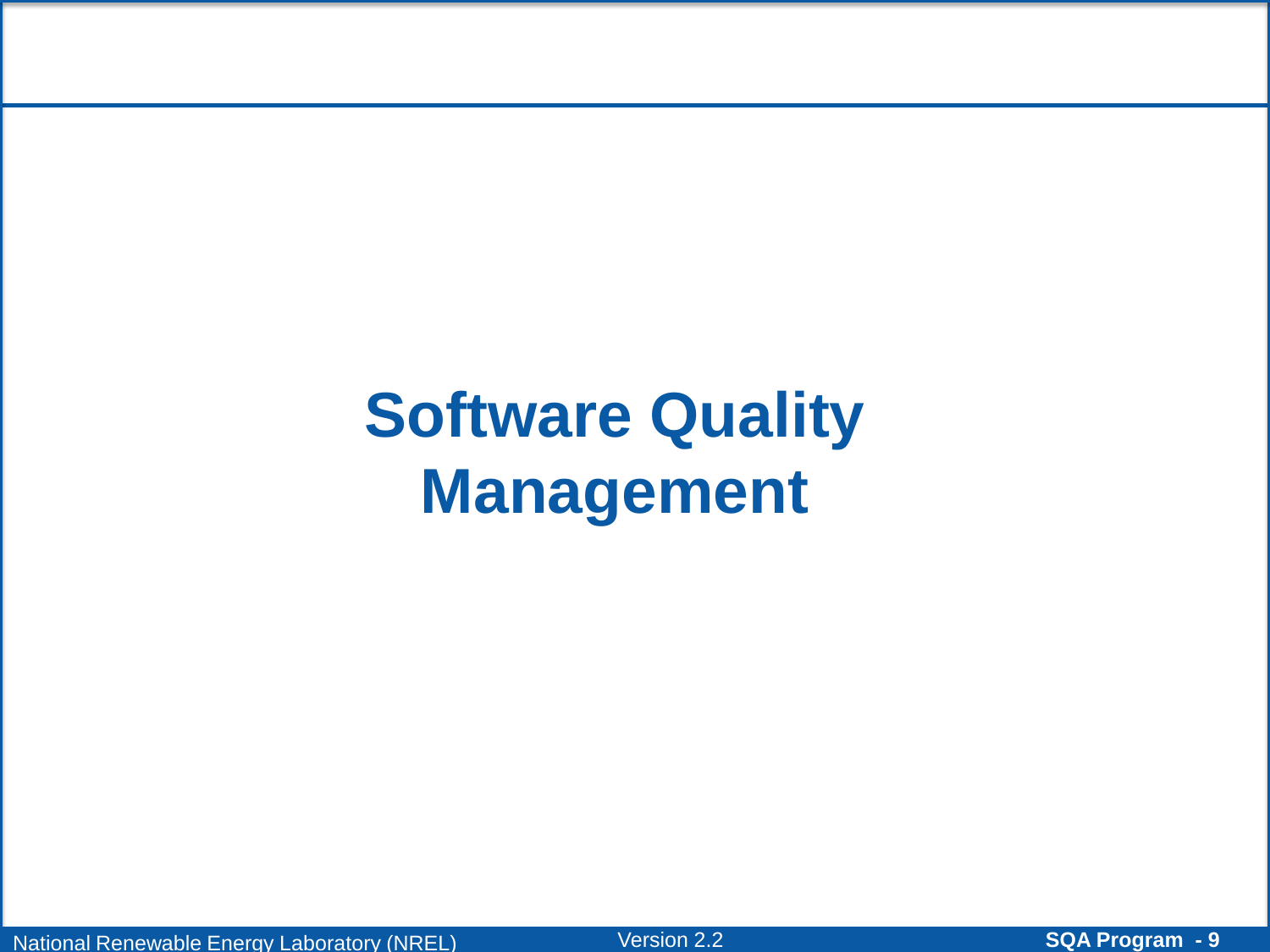### Quality Control and Quality Assurance

Quality Control evaluates the products

- Checks the quality of the product(s)
	- Is the product within tolerance?
	- Is the product (or life-cycle work product) of an acceptable quality?
- Tools and Techniques
	- Reviews
	- Tests
	- Inspections
	- Simulations
	- Observations
	- **Demonstrations**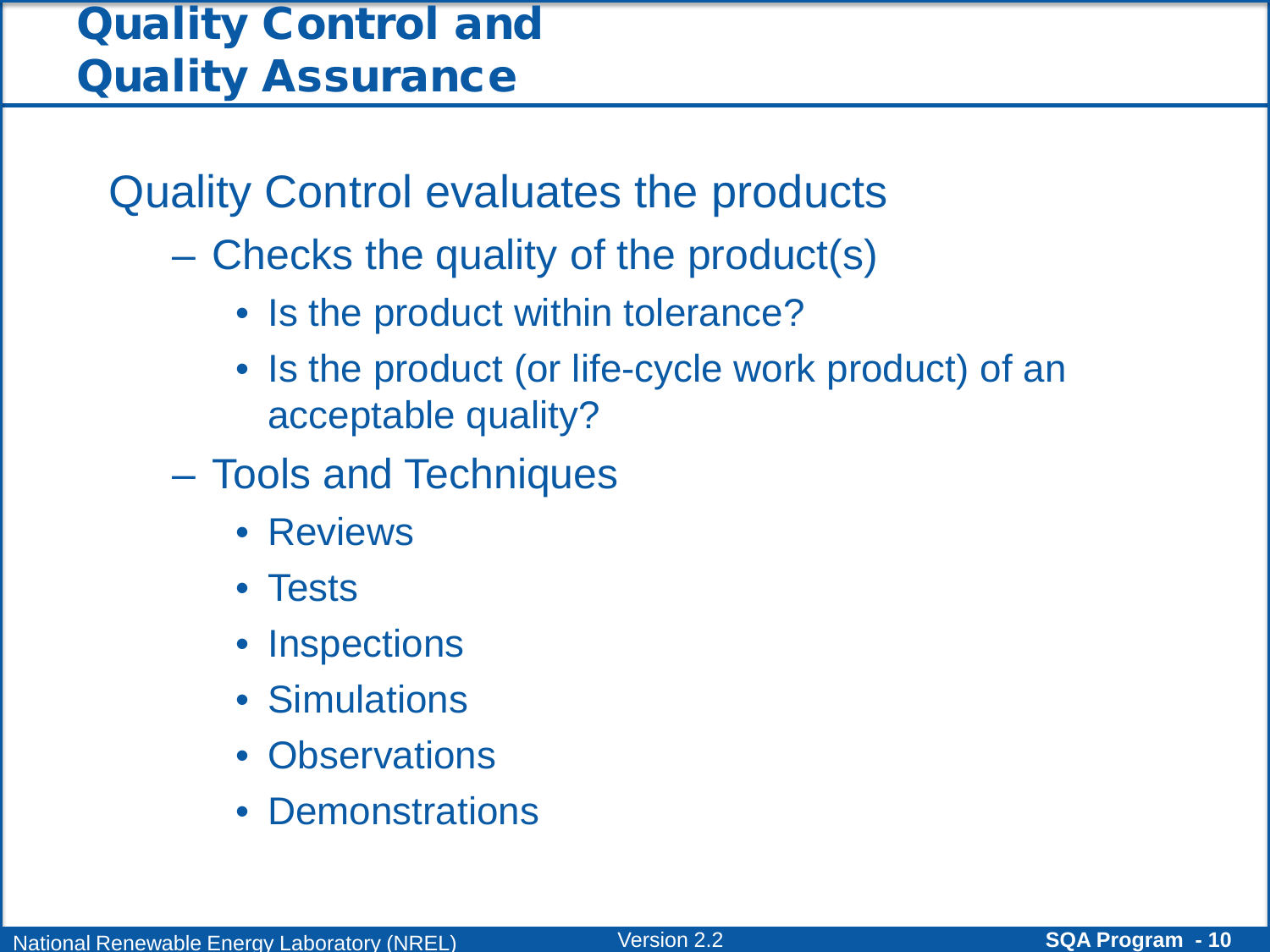### Quality Control and Quality Assurance - 2

Quality Assurance evaluates the process

- Checks that the process is working
	- Is the process being followed?
	- Are the QC checks being applied?
	- Are the QC checks efficient?
	- Is the process causing quality problems?
	- Is the process working for the organization?
- Tools and Techniques
	- Audits / Objective Evaluations
	- Assessments / Appraisals / GAP Analysis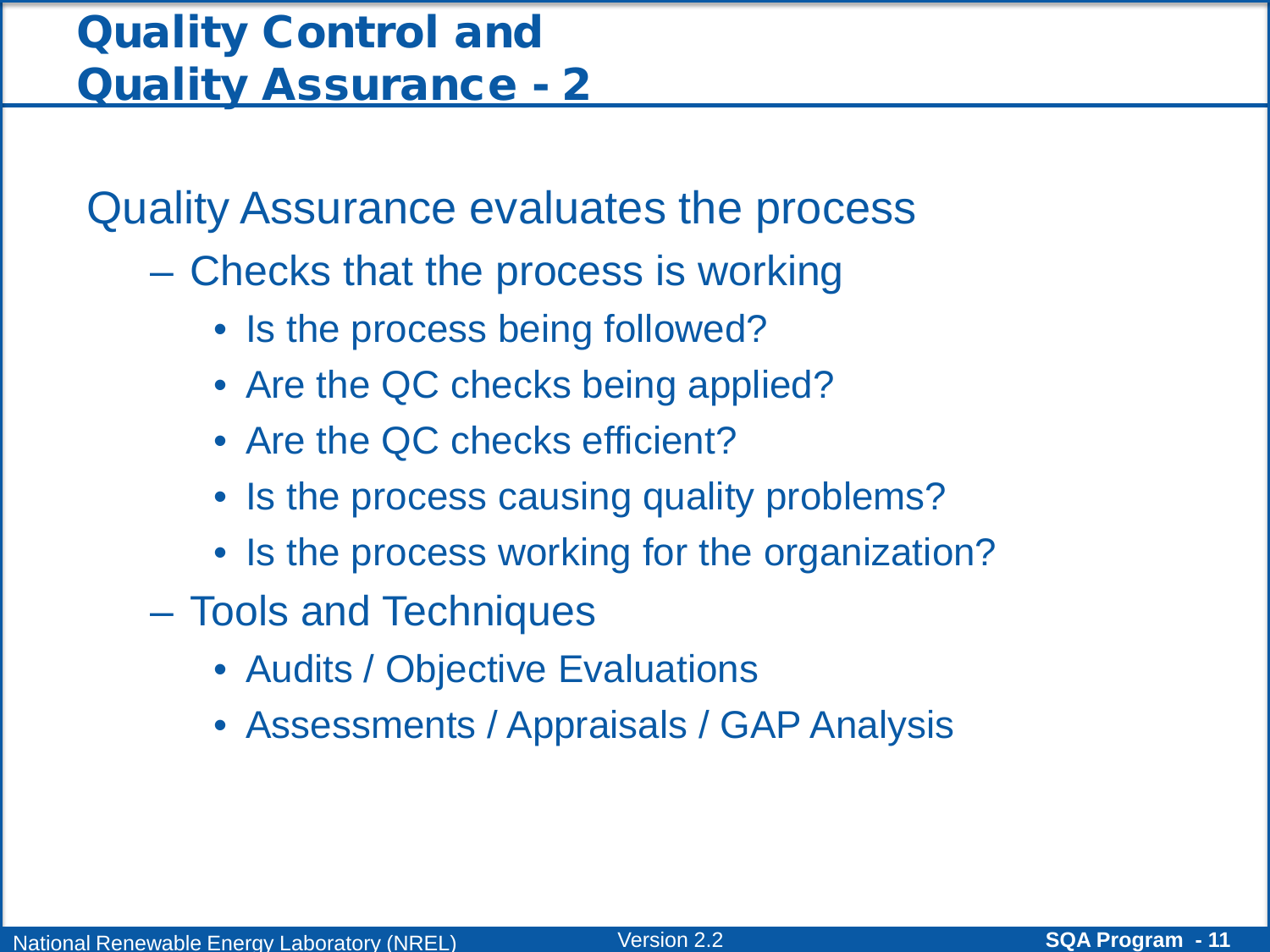### Software Quality Management Functions

### Software Quality Management Functions include:

- Setting **Quality Goals** that support business objectives
- Establishing and enforcing a **Quality Policy**
- **Planning** for Quality (Organizational and Project level)
- Developing **Processes** (Organizational and Project level)
- Establishing the use of **Standards and Procedures**
- Performing multiple levels of **Testing**
- Conducting **Peer Reviews** throughout the product lifecycle
- Designing in **Quality Factors** (i.e., safety, security, maintainability, reliability)
- Conducting Quality Audits with respect to **product** quality
- Conducting Quality Audits with respect to **process** quality
- Providing visibility into the process and product quality for management through **Quality Reporting**
- Getting **non-compliance** issues resolved before the product is delivered to the customer (looking for trends)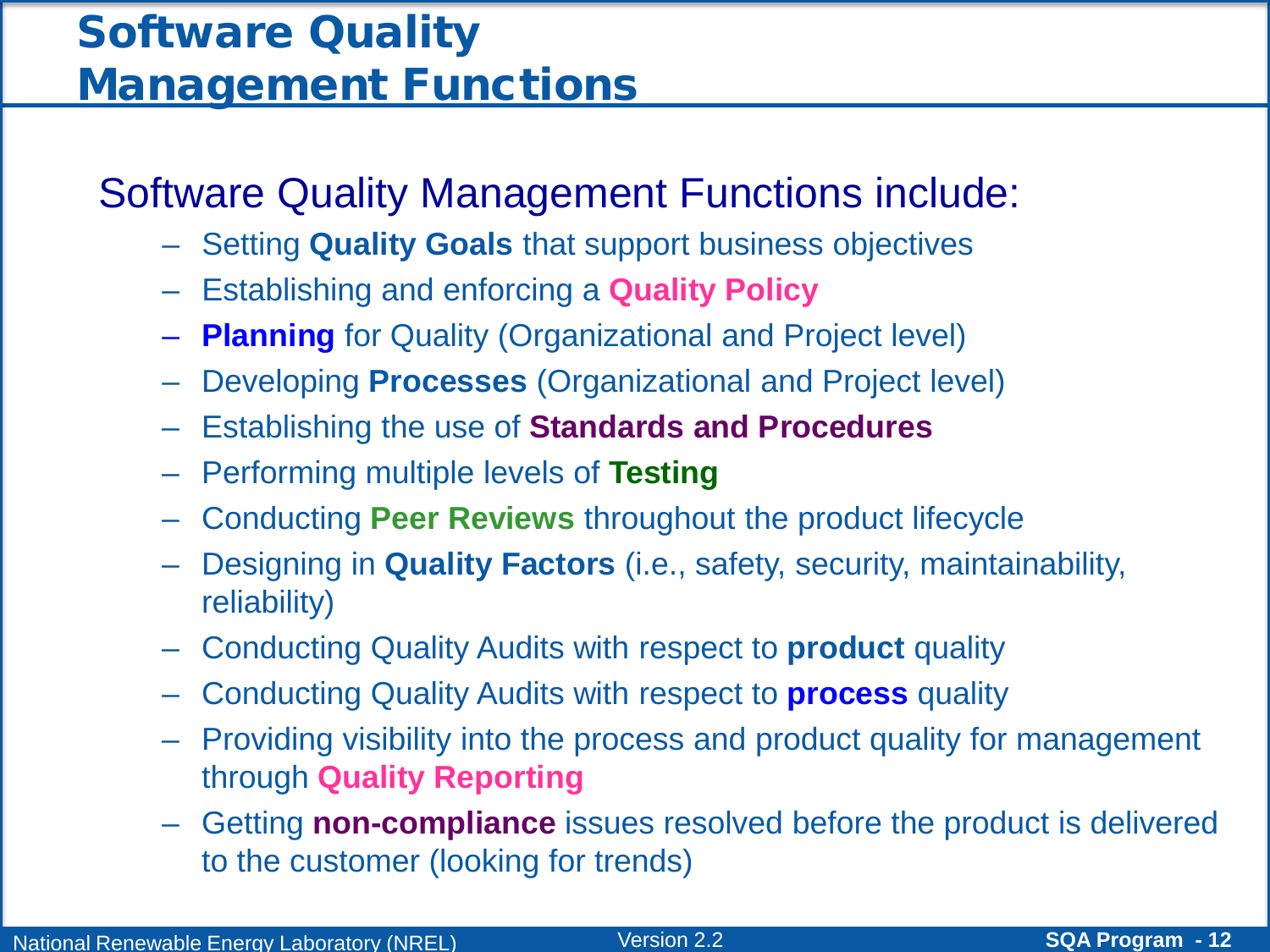### Software Quality Management Functions - 2

Software Quality Management Functions also include:

- Implementing complementary Configuration Management functions
- Identifying Measurements that support the information needs of the project and organization
- Conducting Performance Evaluations to ensure the system converges to established performance constraints
- Conducting appropriate Verification functions
- Conducting appropriate Validation functions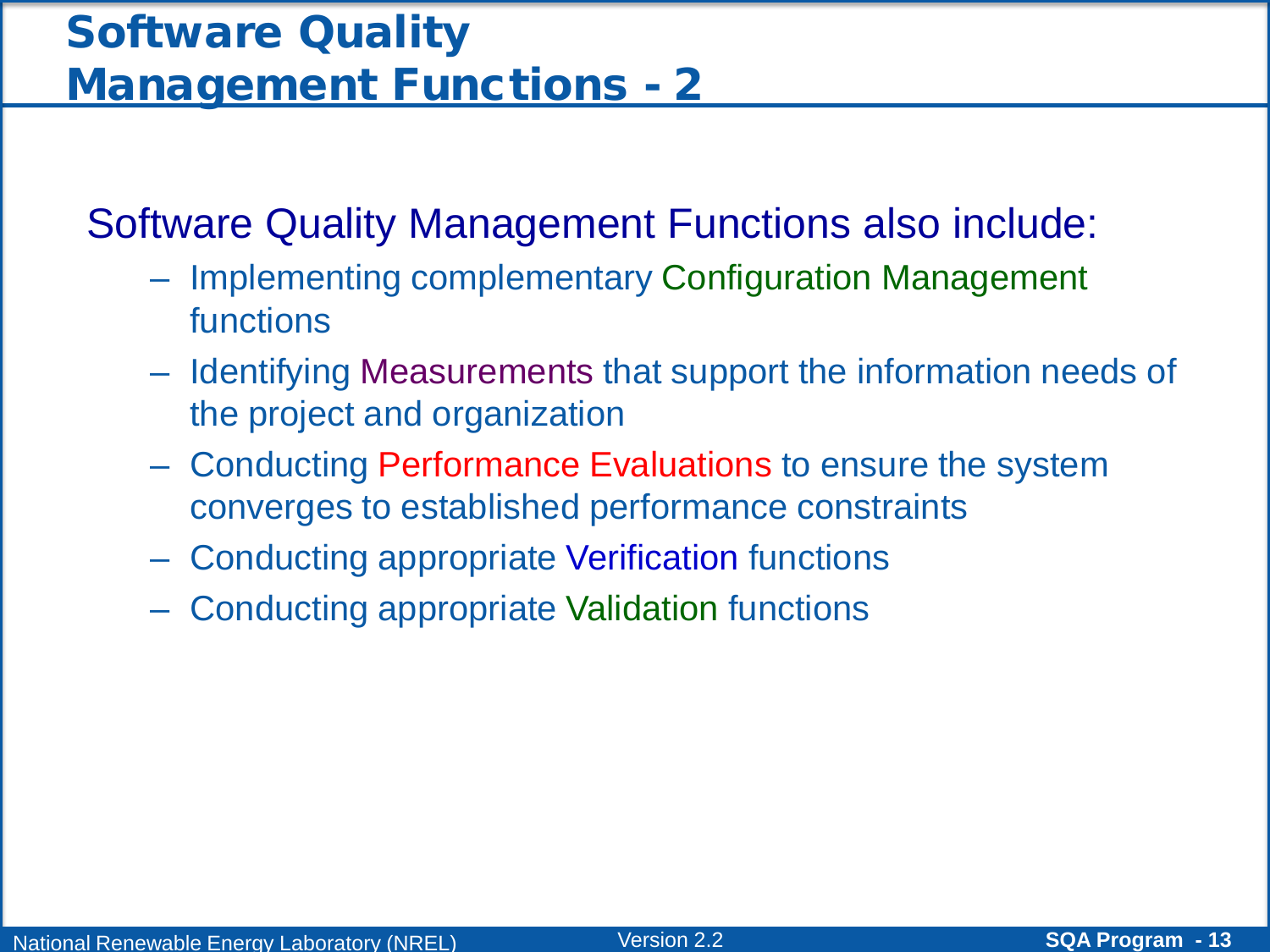Developed the Software Quality Assurance Program based on and linked to the existing Quality Assurance Program.

– Software Quality Assurance Program Architecture developed and placed on Share Point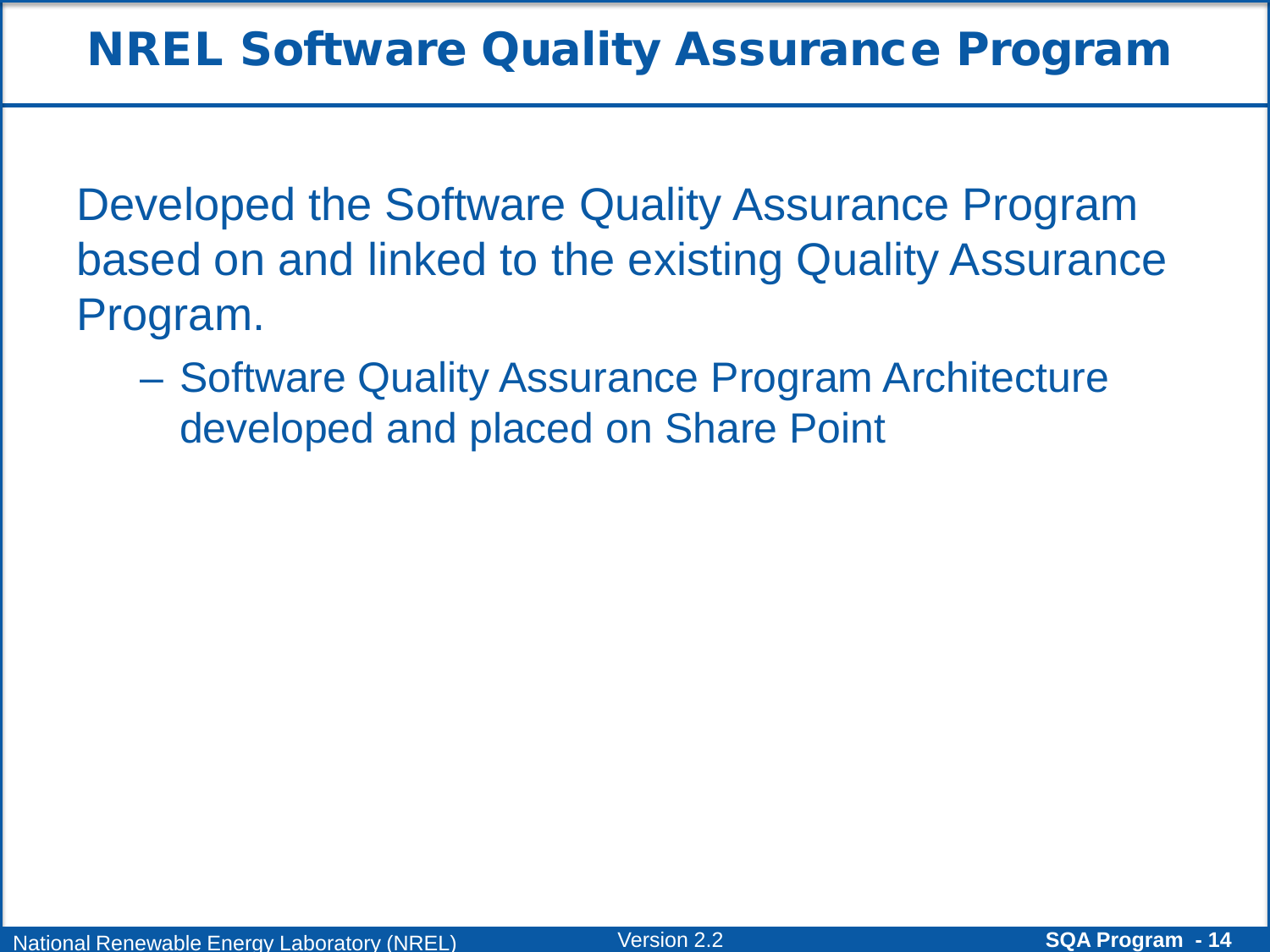### Software Quality Program Architecture

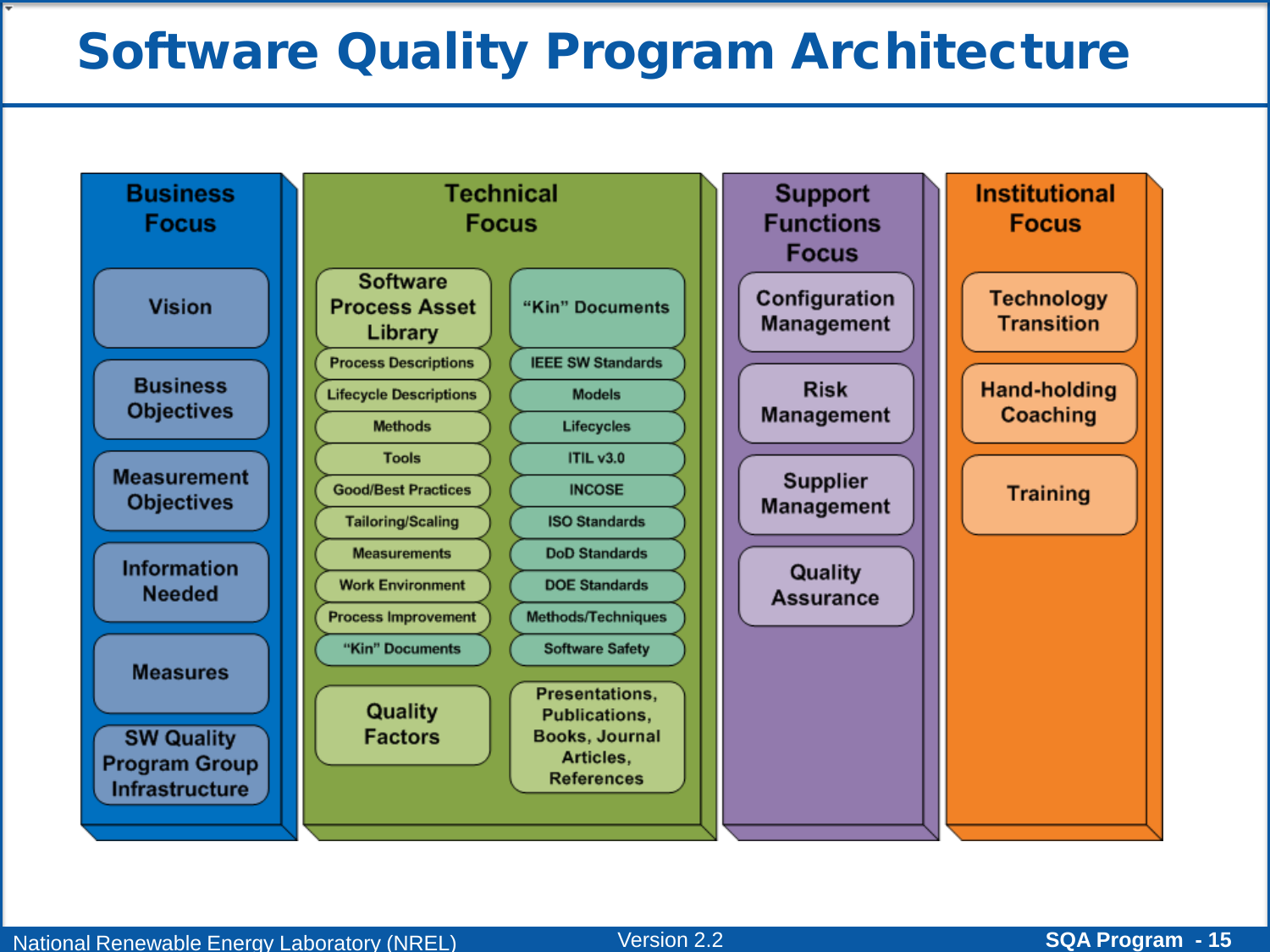### Software Quality Assurance Program - 2

Emphasis of the SQA Program Architecture is broken into four major areas:

- **Business Focus**  (completely populated)
- **Technical Focus**
	- Software Process Asset Library defined to more detailed levels
	- Software Lifecycle Descriptions defined (Waterfall, V-Model, Waterfall)
	- Software Design Methods defined
	- Process Descriptions started and available for Requirements, Inspections and Risk Management
- **Support Functions Focus**  Executive Overview for Configuration Management, Risk Management, Supplier Management, and Quality Assurance
- **Institutional Focus**  Topics describe the QMS&A approach for technology transition of knowledge to Projects, software systems training that is available to support projects and Hand-holding coaching QMS&A is starting to provide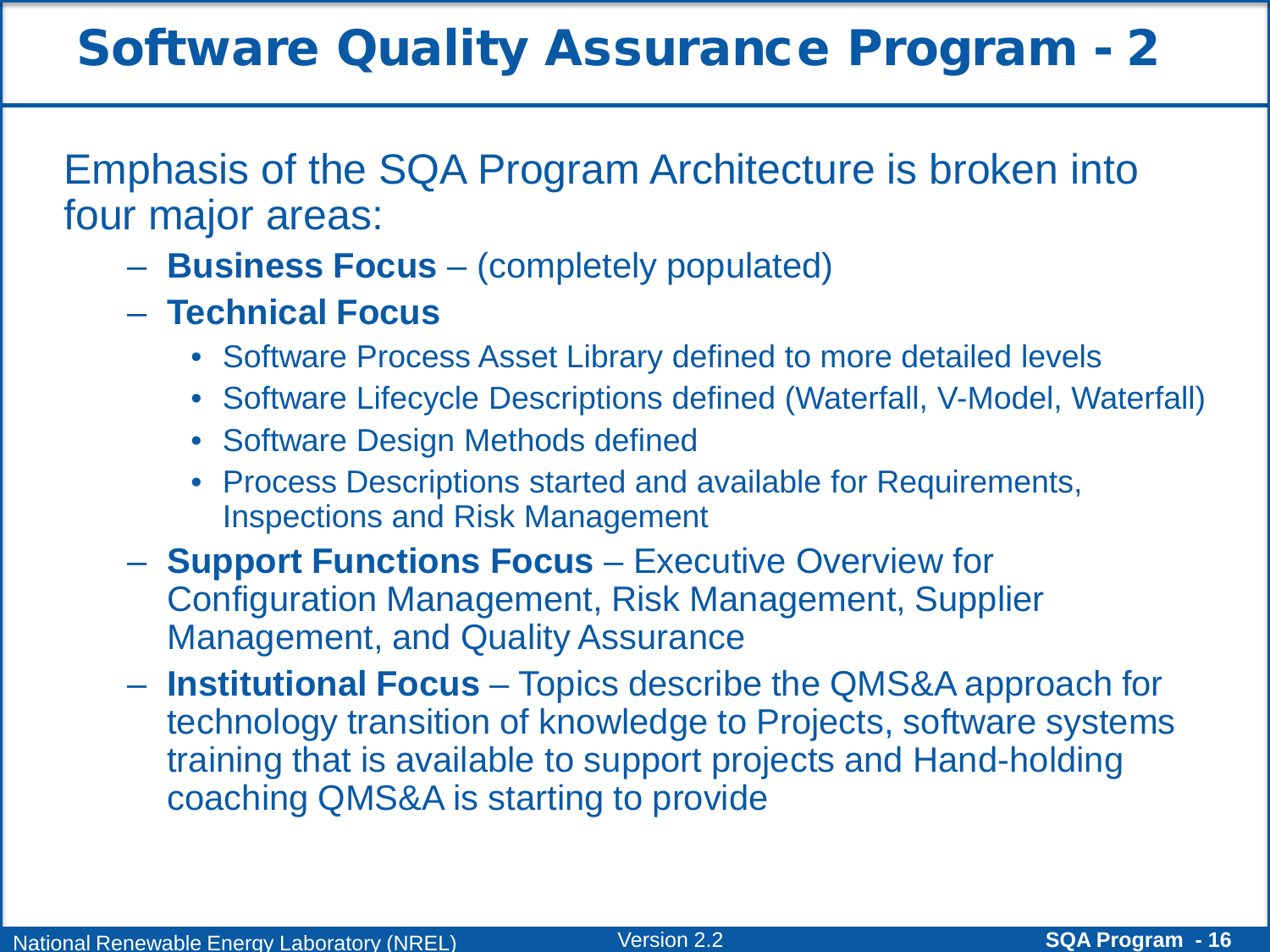### SW Process Asset Library

| <b>Process Descriptions</b><br>•Process Architecture<br>•Sets of Standard<br><b>Processes</b><br>•Policies<br>•Procedures<br>•Standards<br><b>•Guidelines</b><br>•Templates<br>•Checklists<br>•Starter Kits | <b>Lifecycle Descriptions</b><br>(With Examples)<br>·Waterfall<br><b>.</b> Overlapping Waterfall<br>•V-Model<br>•Spiral<br>·Incremental<br><b>•Evolutionary</b><br><b>•Acquisition</b><br>•Agile | <b>Methods</b><br>•Object Oriented<br>•Agile<br><b>•SCRUM</b><br><b>•SASD</b><br>•Top-Down<br>•Bottom-Up<br><b>Good &amp; Best Practices</b><br><b>.Lessons Learned</b><br>•Good Examples | <b>Tools</b><br>•Project Mgmt<br>$\bullet$ CM<br>$\bullet$ QA<br>•Risk Mgmt<br>•Mind Maps<br><b>•Testing</b>         |  |
|-------------------------------------------------------------------------------------------------------------------------------------------------------------------------------------------------------------|--------------------------------------------------------------------------------------------------------------------------------------------------------------------------------------------------|-------------------------------------------------------------------------------------------------------------------------------------------------------------------------------------------|----------------------------------------------------------------------------------------------------------------------|--|
| <b>Tailoring Guidelines /</b><br><b>Graded Approach /</b><br><b>Scaling</b><br>•External and Internal to the Process Descriptions                                                                           |                                                                                                                                                                                                  | <b>Measurement Repository</b><br><b>•Actual Project Data</b><br>•Measurement Examples<br><b>•Guidance for Measures</b>                                                                    |                                                                                                                      |  |
| "Kin" Documents<br>• <b>IEEE</b> Standards<br>•CMMI<br>$\cdot$ EIA-632<br> T L<br>• ISO Standards                                                                                                           | <b>Work Environment</b><br><b>Standards</b><br>•Development Environments<br><b>•Testing Environments</b><br>•Production Environments<br>.Web Applications                                        | •Big Bang<br><b>Objectives</b><br>•"Constagedeous"                                                                                                                                        | <b>Process Improvement Approaches</b><br>.Incremental based on Project Need<br><b>•Incremental based on Business</b> |  |

National Renewable Energy Laboratory (NREL) Version 2.2 **SQA Program SQA Program - 17 - 17**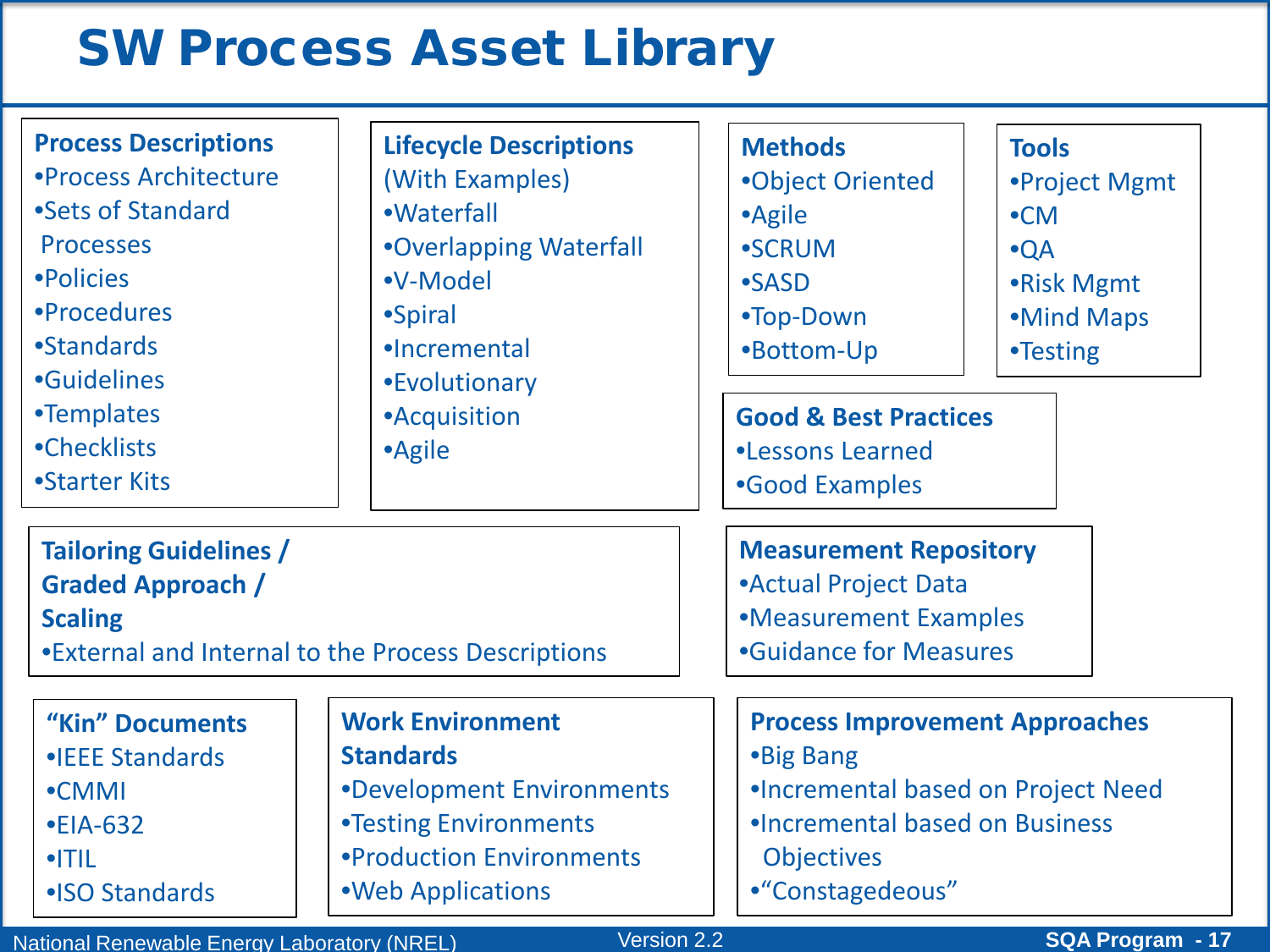### "Kin" Documents

#### **IEEE Software Standards**

•730 – Std for SQA Plans •730.1 – Guide for SQA Planning •828 – Std for SW Configuration Management (SCM) Plans •1008 – Std for Unit Testing •1012 – Std for SW VER and VAL •1028 – Std for Software Reviews •1042 – Guide to SCM •1058 – Std for SW Proj Mgmt Plans •1059 – Guide for SW VER & VAL Plans •1219 – Std for SW Maintenance •1540 – SW Lifecycle Processes – Risk Management

#### **INCOSE**

- •EIA 731 SE CMM
- •EIA 632 Processes for
- Engineering a System

#### **DoD Standards**

•DoD-Std-2167a

•DoD-Std-2168b

#### **Models**

•CMMI-DEV v1.3 •CMMI-SVC v1.3 •CMMI-ACQ v1.3 •ISO 15504 (SPICE)

#### **ITIL v3.0**

- •Executive Overview
- •Service Strategy
- •Service Design
- •Service Transition
- •Service Operation

#### **Lifecycles**

•ISO/EIA 12207 SW Lifecycle Processes •ISO/EIA 15288 SE Lifecycle Processes

#### **Quality**

- •ISO 9001:2008 Quality Management
- Systems Requirements
- •ISO 9004:2009 Managing for the
- Sustained Success of an Organization
- A Quality Management Approach

•ISO/IEC – 9126 – Software Engineering – Product **Quality** 

- Quality Model
- External Metrics
- Internal Metrics
- Quality in Use Metrics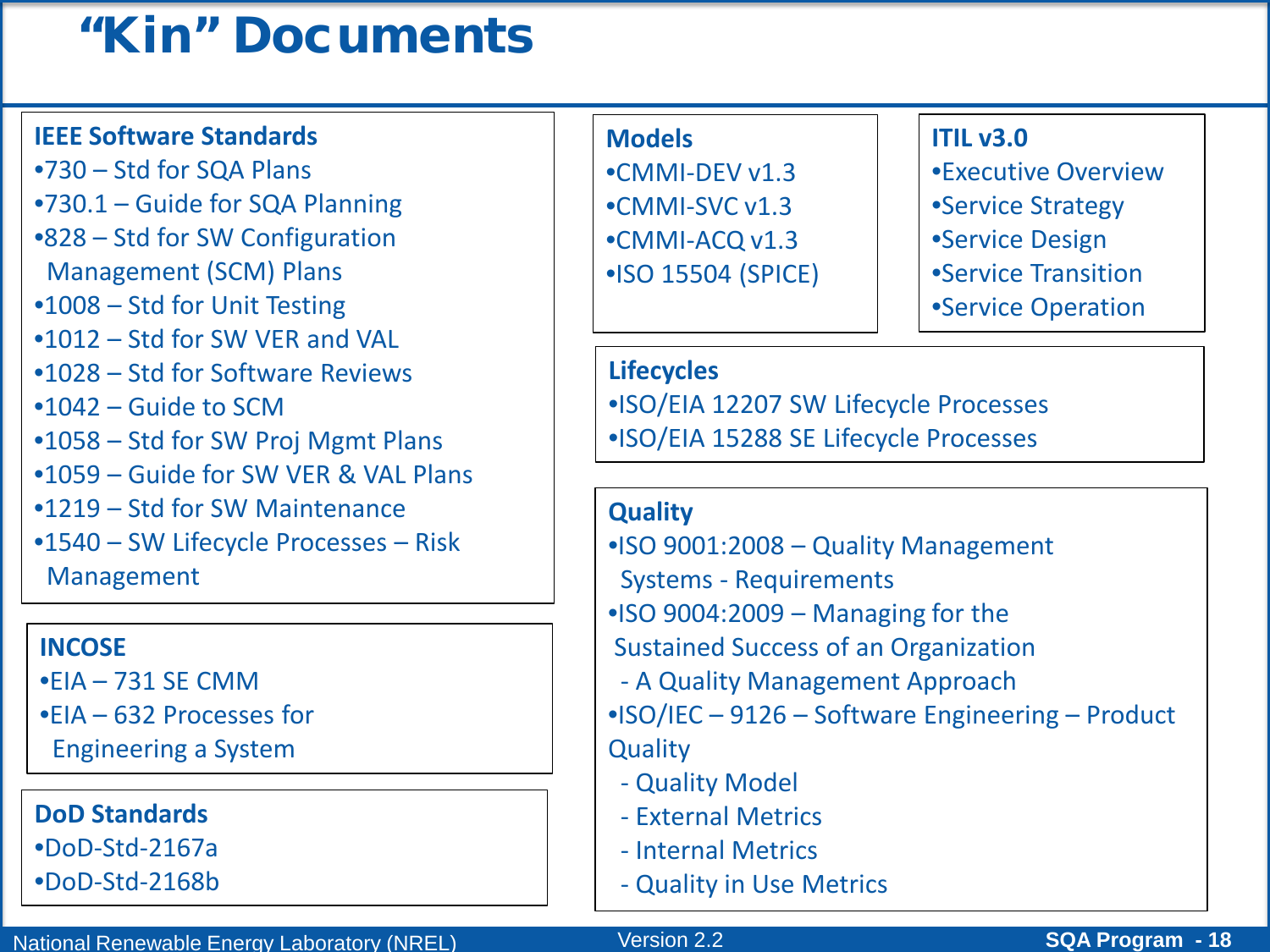### "Kin" Documents - 2

#### **ISO Standards**

•AS 9100 – ISO 9000 for Aerospace •TL 9000 – Telecommunications

•ISO 16949 – Automotive Engineering

**Methods and Techniques** •Six Sigma •PMI PMBOKv3 •OPM 3 – Proj Mgmt for the Organization •Lean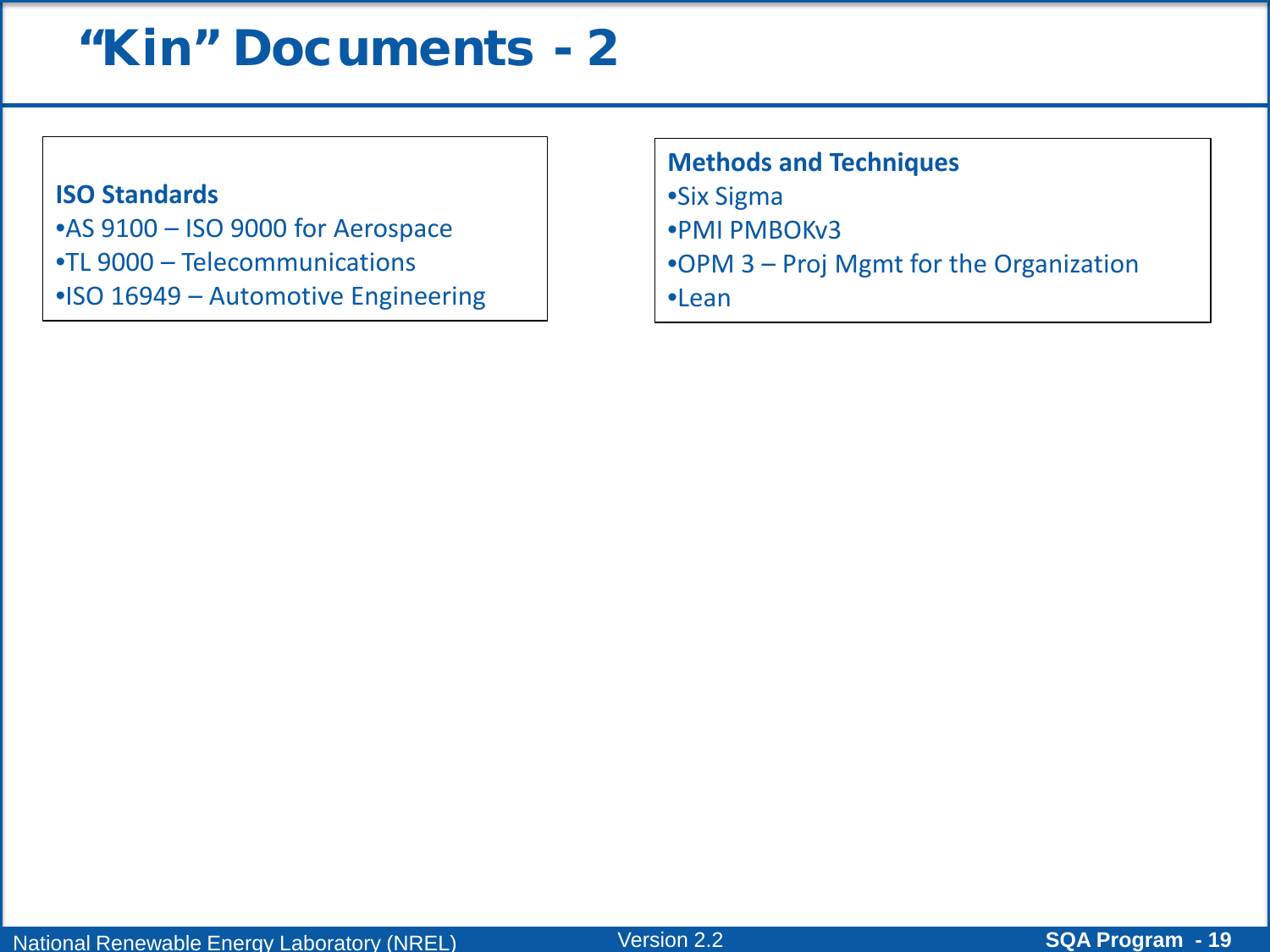## **Training**

**Classes / Workshops/ Tutorials / Presentations** •EXAMPLES:

- Software Quality Engineering
- Software Configuration Management
- Requirements Engineering
- Peer Reviews (Inspections)
- CMMI-DEV v1.3 SEI Introduction to CMMI-DEV v1.3 with KI Additional Value
- CMMI-ACQ v1.3 Kasse Initiatives
- CMMI-SVC v1.3 Kasse Initiatives
- CMMI-based Assessments (SCAMPI)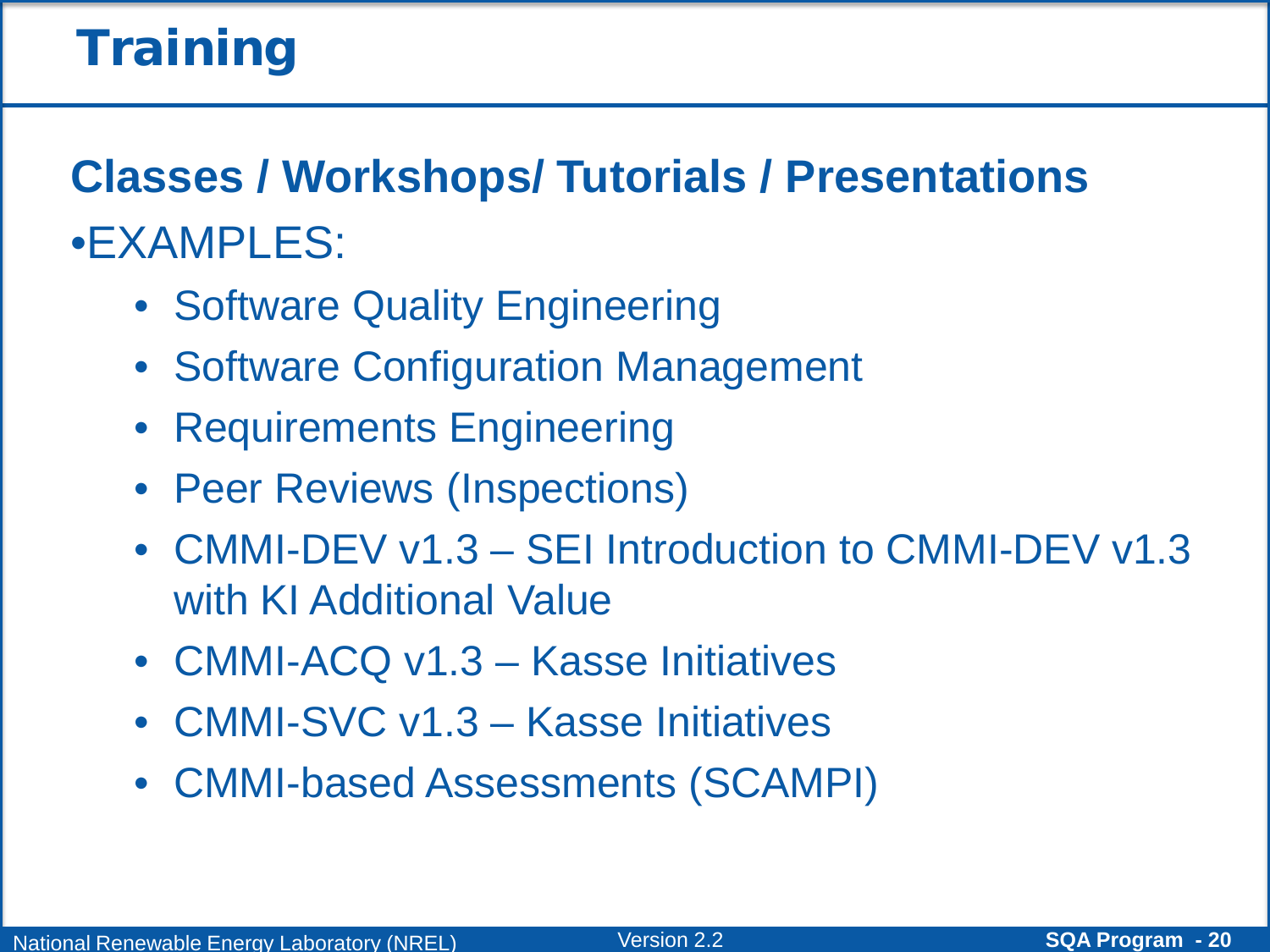QMS&A guides its NREL customers in developing an incremental approach to the process improvement needs it has identified and prioritized, being ever mindful of satisfying the business objectives as well as guidance provided by the CMMI and other standards and models

Increments of approximately 3 months in duration are designed based on the organization's business objectives.

– These increments are populated with improvement tasks that represent achievement of some aspect of planning, developing, testing, controlling, and managing software development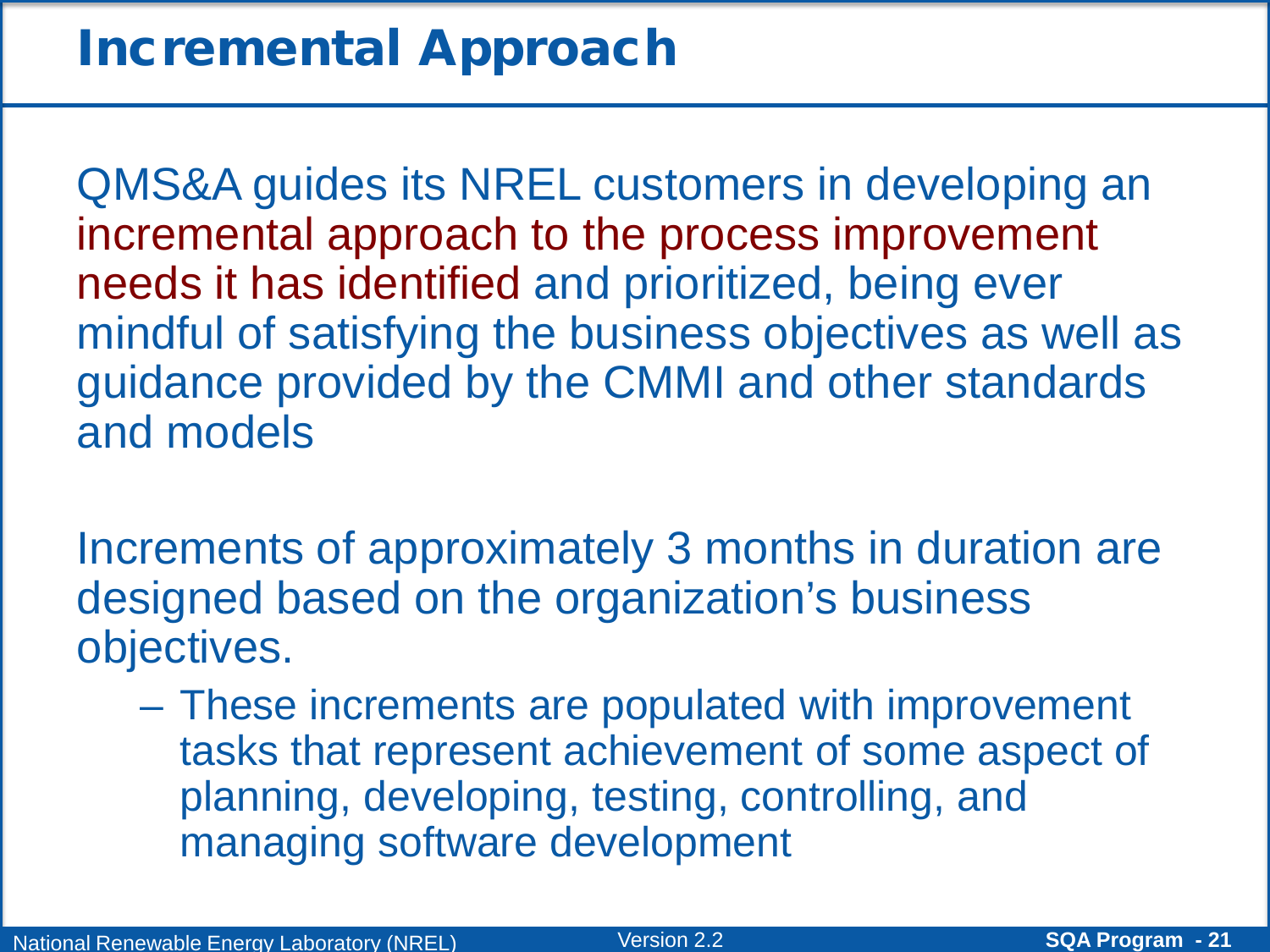"Hand-holding" support is "roll-up-your-sleeves" support provided to help implement critical processes or "slices" of processes on projects. Projects can expect:

- Knowledge about the software process
- Assistance in developing process descriptions
- Assistance in creating a Project Quality Plan
- Assistance in choosing the right standards for the project's needs
- Assistance in applying the tailoring guidelines to the organization's process descriptions for practical use by the projects
- Performing quality and configuration audits
- Assistance in setting up Peer Reviews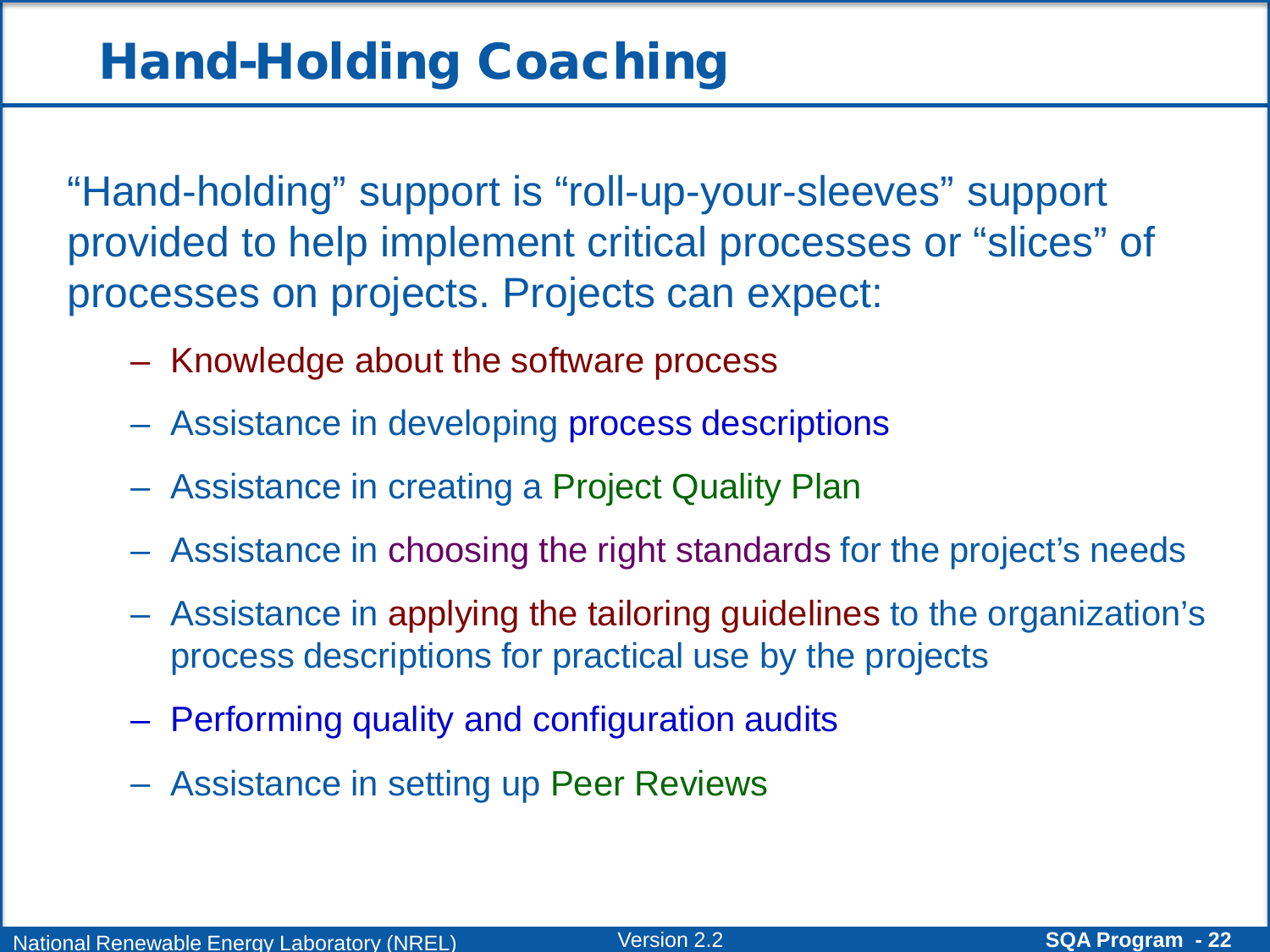### Hand-Holding Coaching - 2

Currently being focused on:

- Requirements Development and Requirements Management
- Risk Management
- Software Inspections
- Software Safety
- Web Applications Development
- Change Control Boards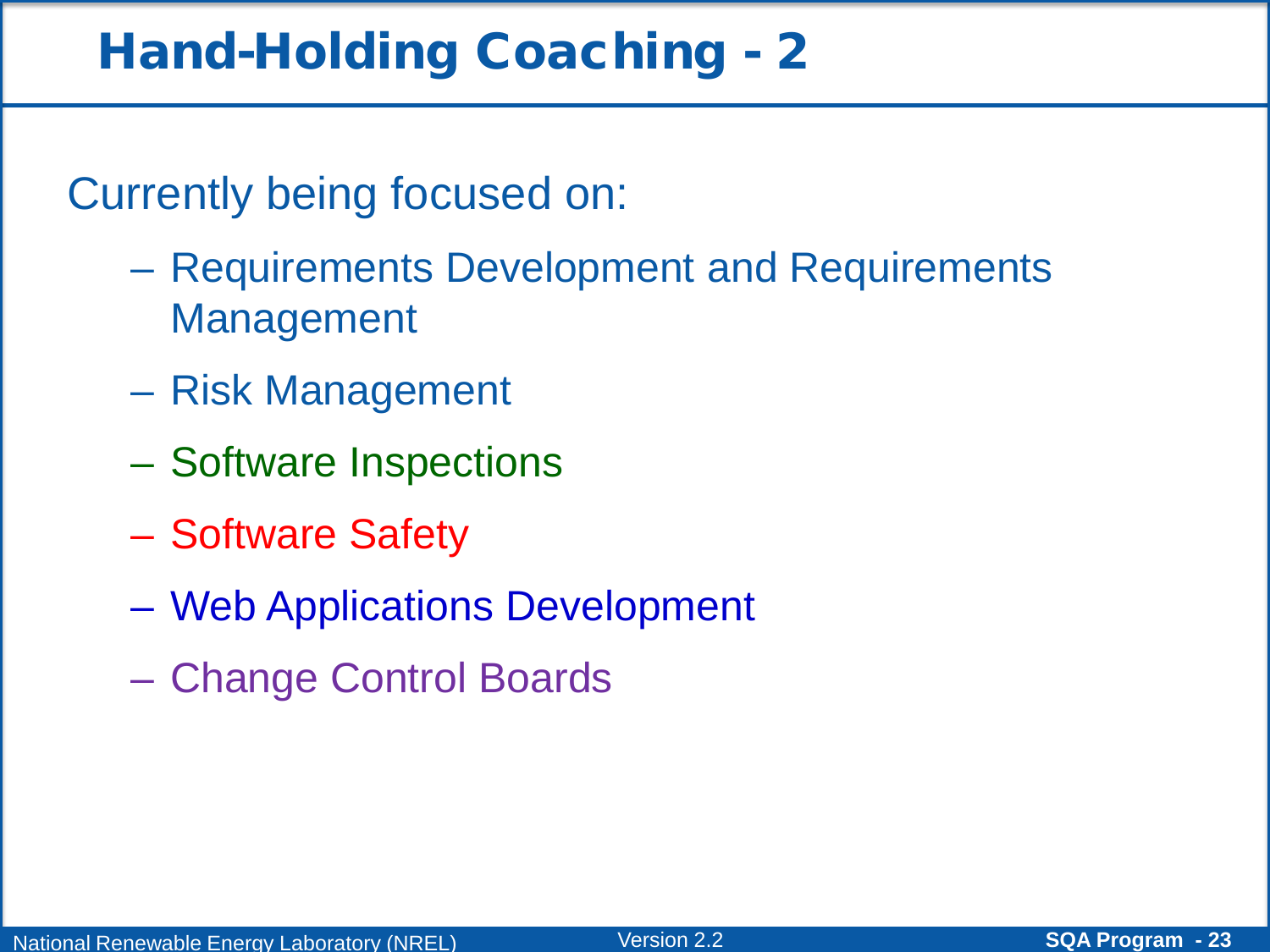# **Current Focus Areas**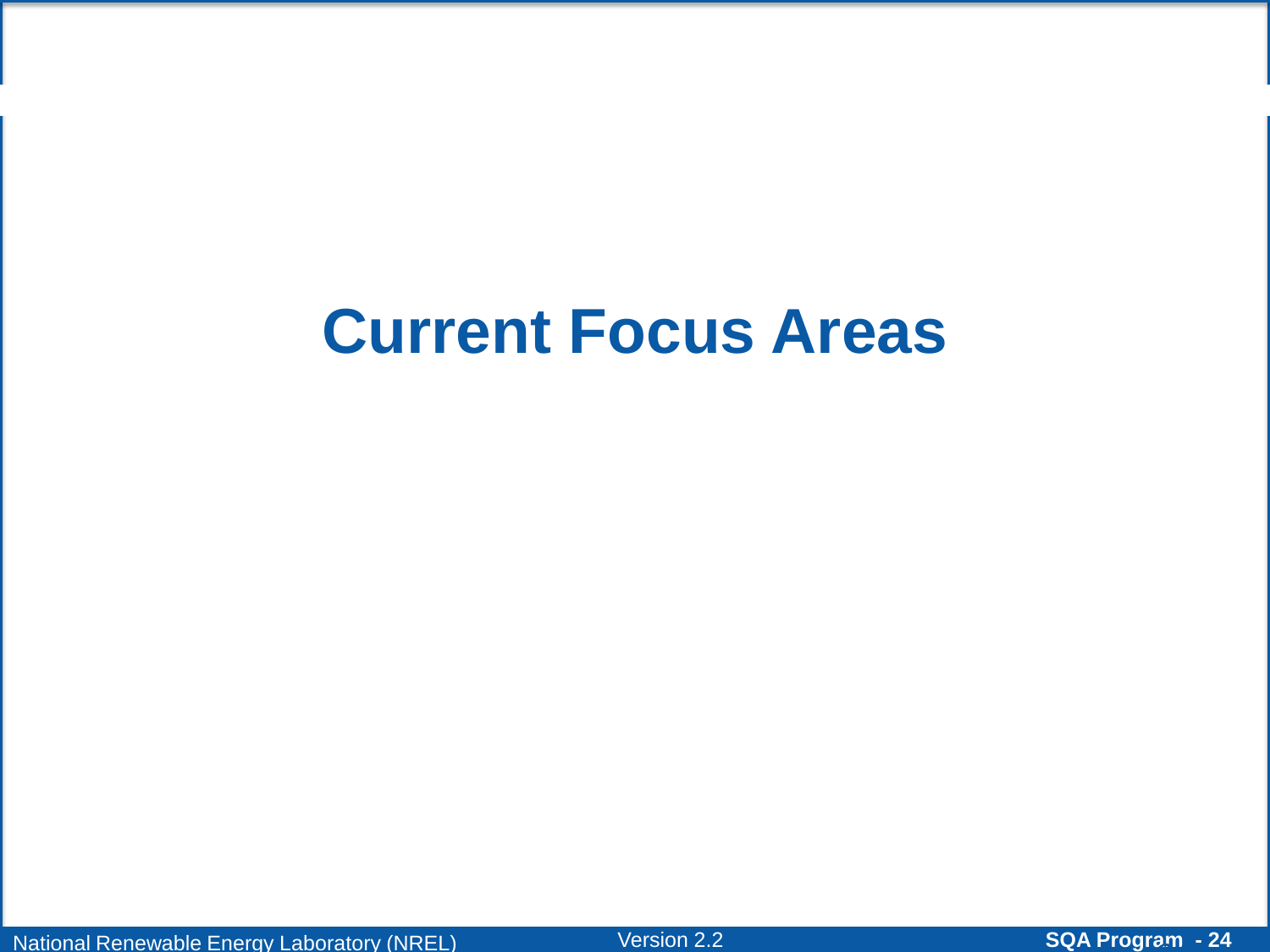### Configuration Management **(Serving Project Management and Quality)**

**Identification Baselining** Change Control – Change Advisory Boards Status Accounting Configuration Auditing

- Functional Configuration Audits
- Physical Configuration Audits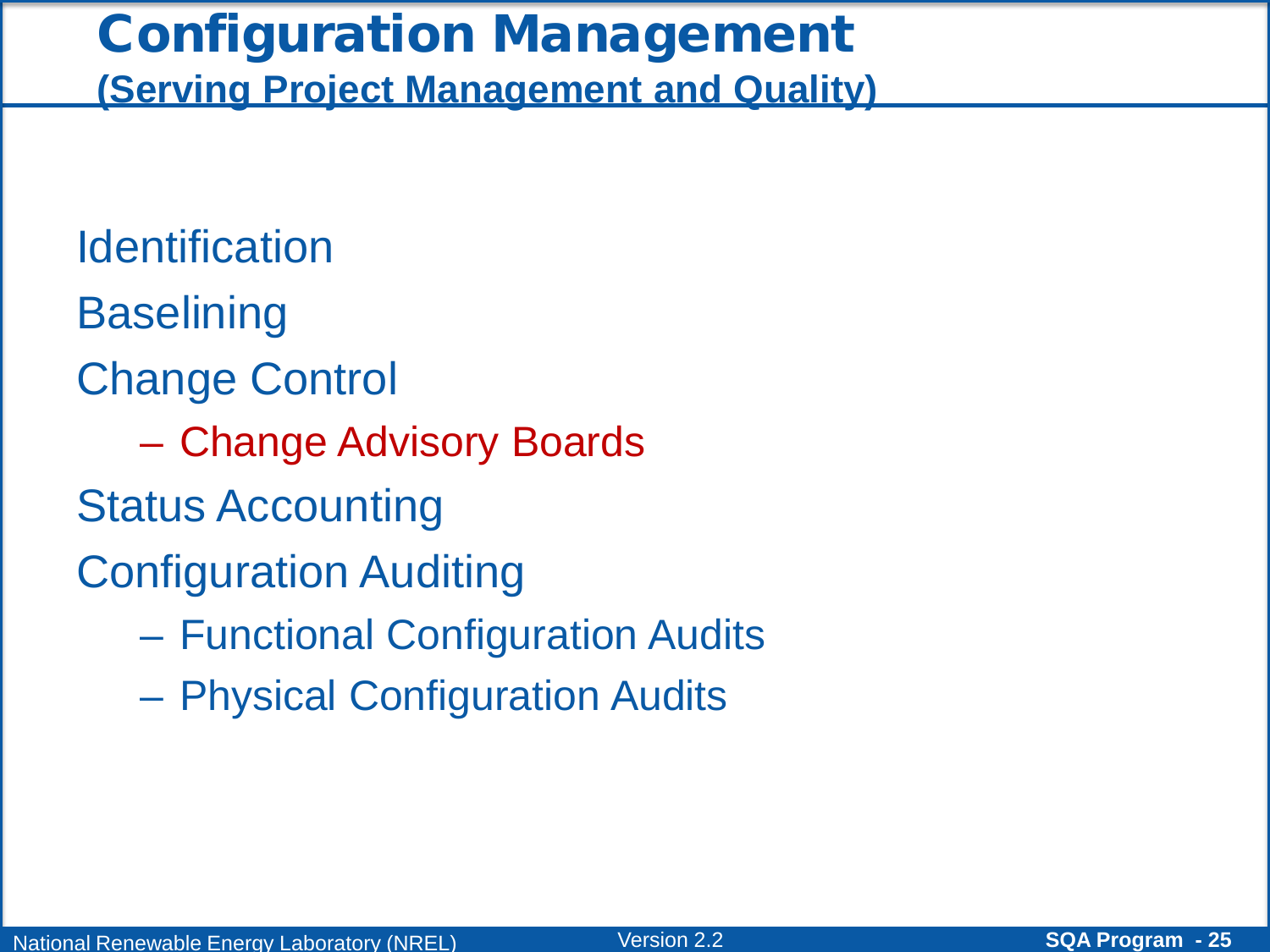### Hierarchies of CABs

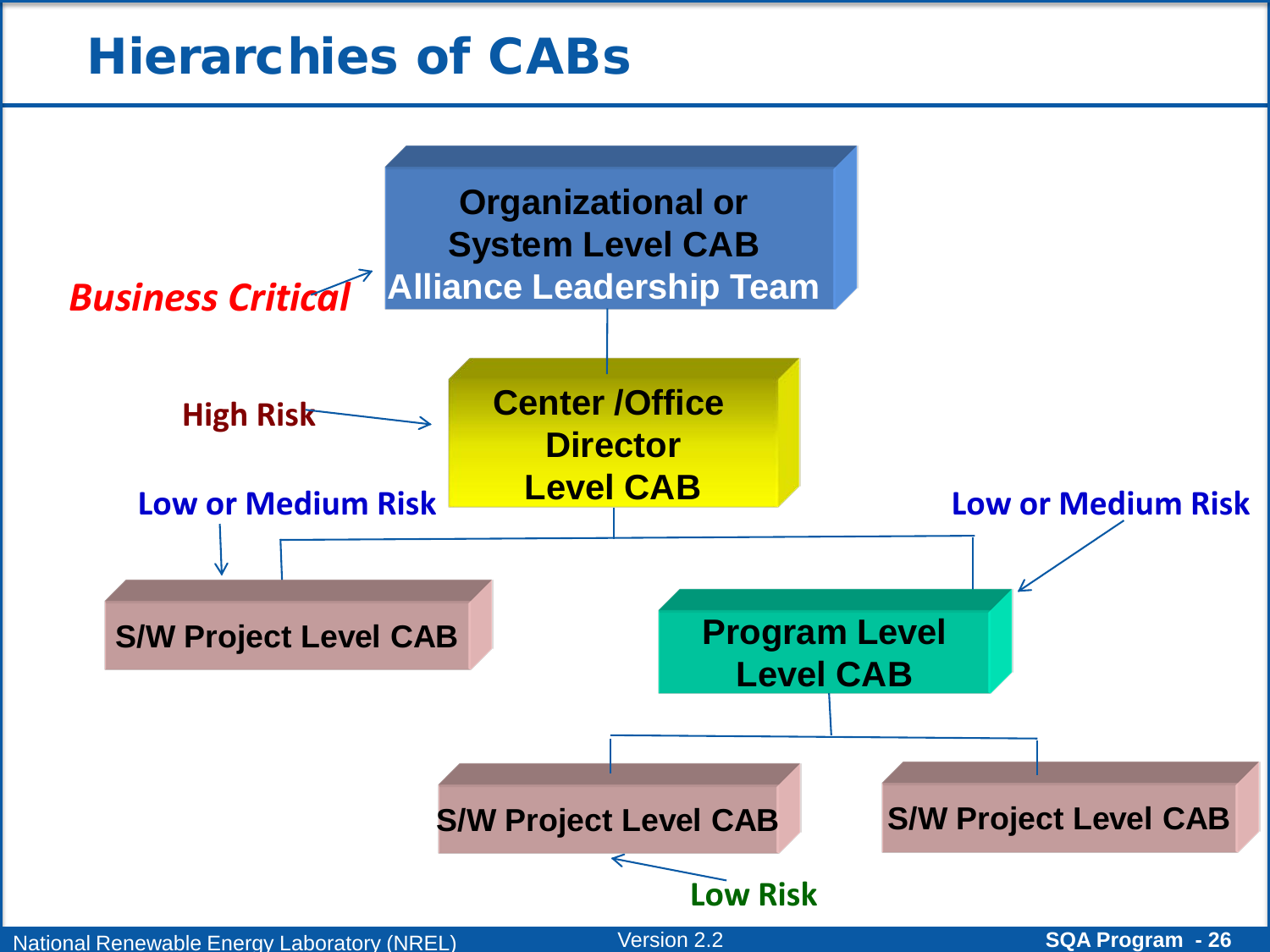### Web Applications Development Process

The Web Applications Development Process is serving as the platform for improvement of the software applications development processes

– These improvements will assist the development of many classes of software and are some of the first steps in the development of the overall Software Quality Assurance (SQA) program

Draft Policy for the Web Applications Development Process has been developed

Web Applications Development Process has been drafted and reviewed by the Task Force

– Has been submitted to the NREL review process to be placed into the NREL Standard Policies and Procedures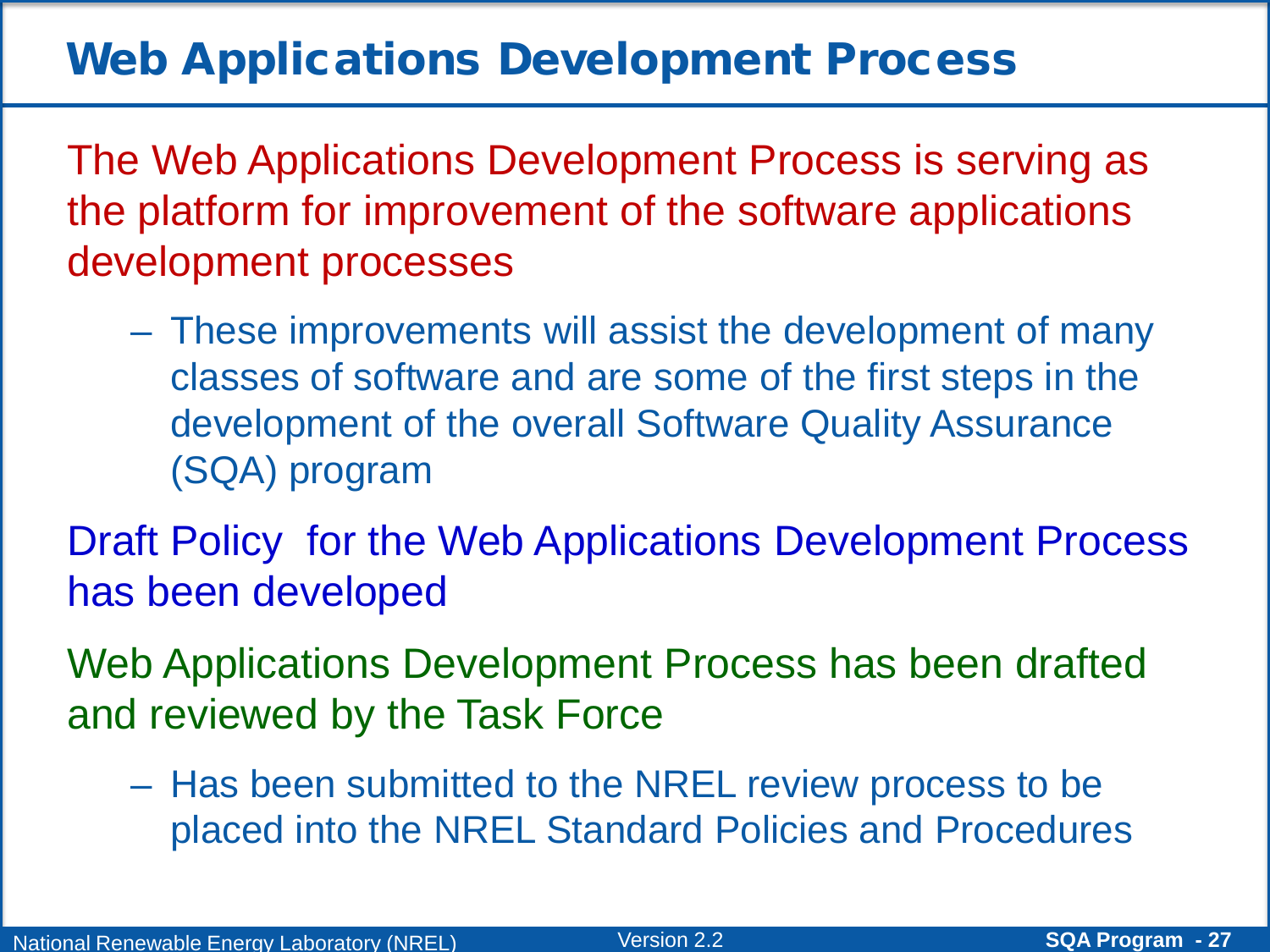### CMMI Overview

| <b>Level</b>                                     | <b>Process</b><br><b>Characteristics</b>                                    | <b>Process Areas</b>                                                                                                                                                                                                                                                                                                                        |
|--------------------------------------------------|-----------------------------------------------------------------------------|---------------------------------------------------------------------------------------------------------------------------------------------------------------------------------------------------------------------------------------------------------------------------------------------------------------------------------------------|
| <u> Estados de S</u><br><b>Optimizing</b><br>Q., | <b>Focus is on quantitative</b><br>continuous process<br>improvement        | <b>Causal Analysis and Resolution</b><br><b>Organizational Performance Management</b>                                                                                                                                                                                                                                                       |
| Quantitatively<br><b>Managed</b>                 | <b>Process is measured</b><br>and controlled                                | <b>Quantitative Project Management</b><br><b>Organizational Process Performance</b>                                                                                                                                                                                                                                                         |
| <b>Defined</b>                                   | <b>Process is characterized</b><br>for the organization and<br>is proactive | <b>Requirements Development</b><br>Technical Solution<br><b>Integrated Project Management</b><br><b>Risk Management</b><br><b>Product Integration</b><br><b>Decision Analysis &amp; Resolution</b><br><b>Verification</b><br><b>Validation<br/>Organizational Process Focus</b><br>Organization Process Definition<br>rqanizational Trainin |
| <b>Managed</b><br><b>START</b>                   | <b>Process is characterized</b><br>for projects and is often<br>reactive    | <b>Configuration Management</b><br><b>Requirements Management</b><br><b>Project Planning</b><br><b>Measurement and Analysis</b><br><b>Project Monitoring and Control</b><br><b>Supplier Agreement Management</b><br><b>Product and Process Quality Assurance</b>                                                                            |
| -41<br><b>Initial</b>                            | Process is unpredictable,<br>poorly controlled, and<br>reactive             |                                                                                                                                                                                                                                                                                                                                             |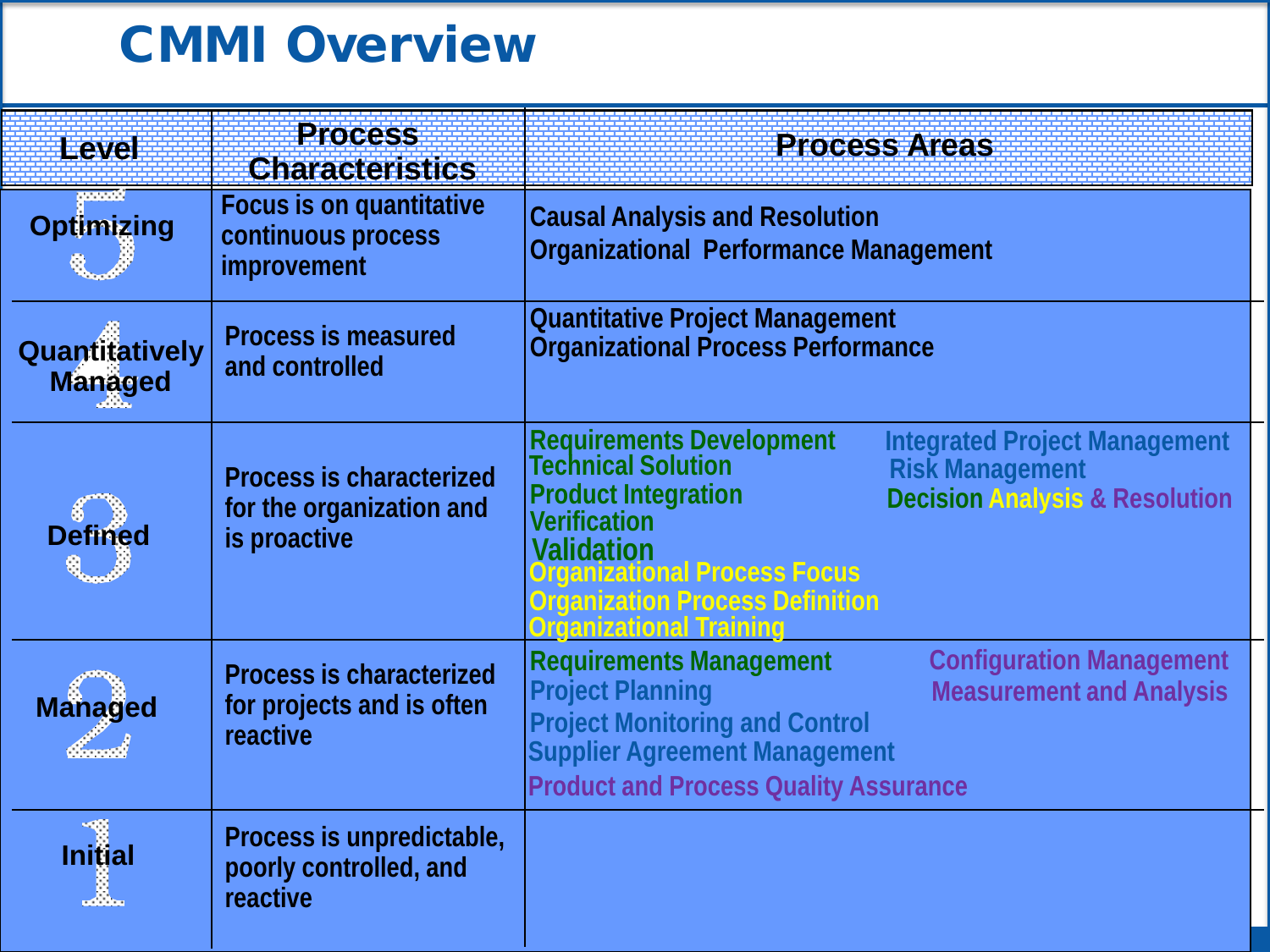### CMMI-DEV v1.3 Training

Completed CMMI-DEV v1.3 4-Day Training Class for Enterprise Solutions and other specialists such as Internal Audit.

- The Capability Maturity Model Integration (CMMI) was developed by the Software Engineering Institute (an FFRDC) to focus on the Project Lifecycle from requirements elicitation to transfer to the Customers / End Users operational environment.
- The CMMI model is referenced in DOE O 414.1D as one of the international consensus models that may be used to enforce 414.1D requirements.
- The CMMI describes requirements for development activities that not only support the development lifecycle but dovetails into the Service Management activities described by the IT Infrastructure Library (ITIL v3) currently being taught and implemented in ISO.
- Other classes are being scheduled for 1st quarter of FY12 and beyond.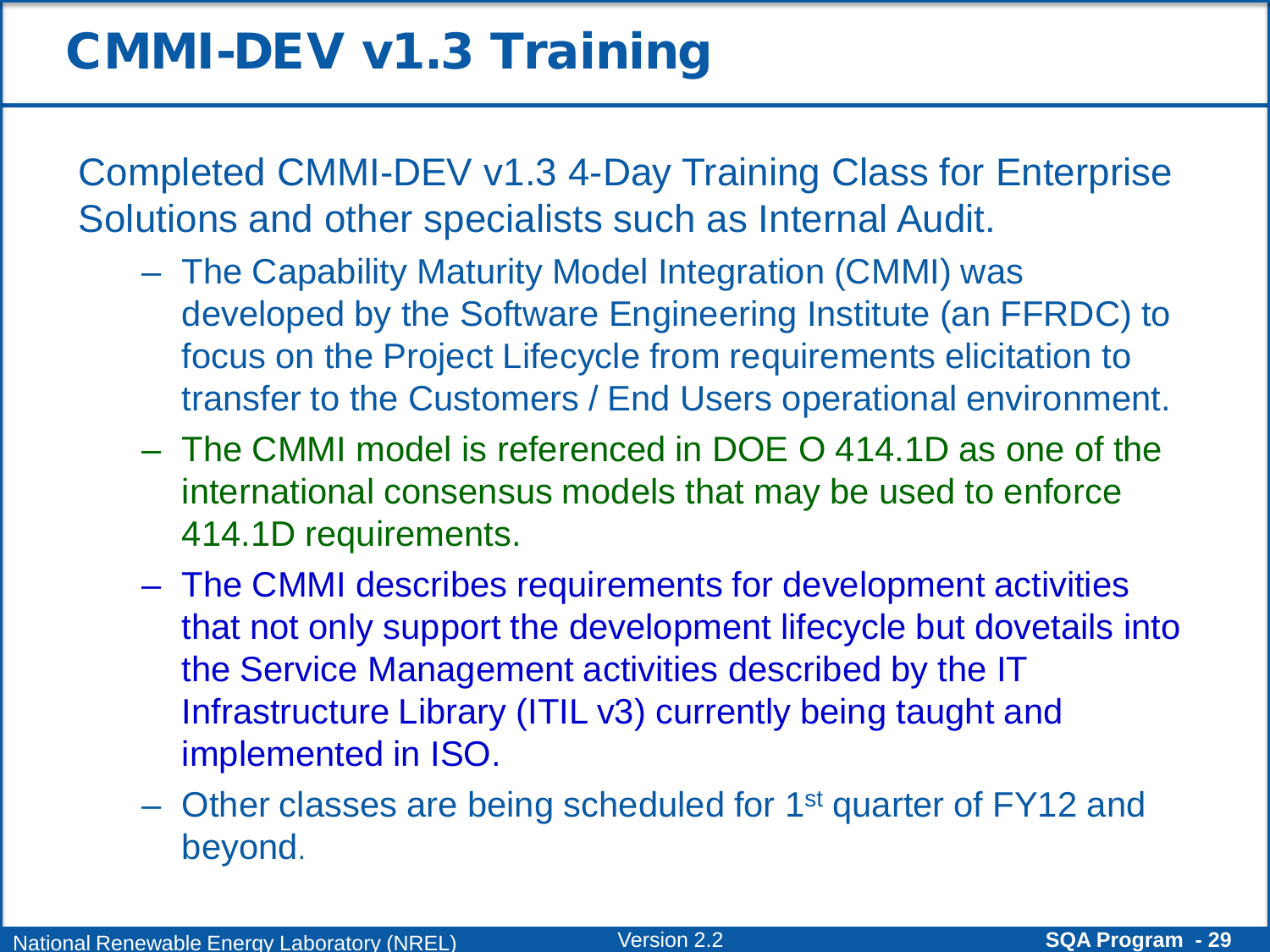Conducted two (2) Requirements Engineering Workshop for Enterprise Solutions with HR, and Business Systems Governance representation.

- The course was well received with one person stating that it was the best course she had received in 20 years on the topic
- Templates for developing Software Requirements Specification and Interface Requirements Specification have been developed and are being used
- Checklists supporting the SRS has been built and put in use
- One more RE Workshops is scheduled at the end of 1st Q FY12.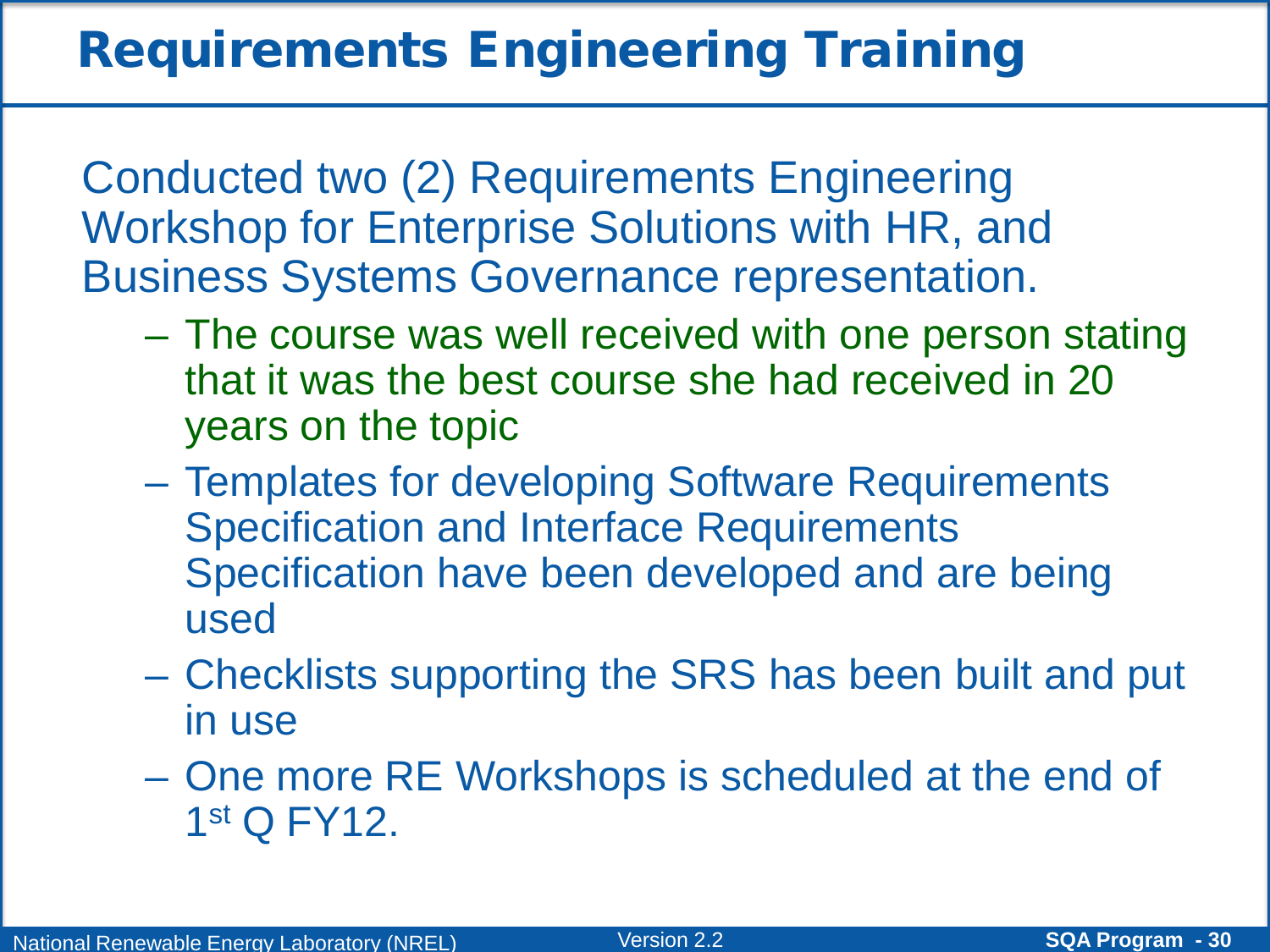SQA Program coaching is starting to take place to support the institutionalization of the concepts being offered in the software quality training classes

- Requirements Engineering coaching for Enterprise **Solutions**
- Risk Management Coaching
- Software Safety Coaching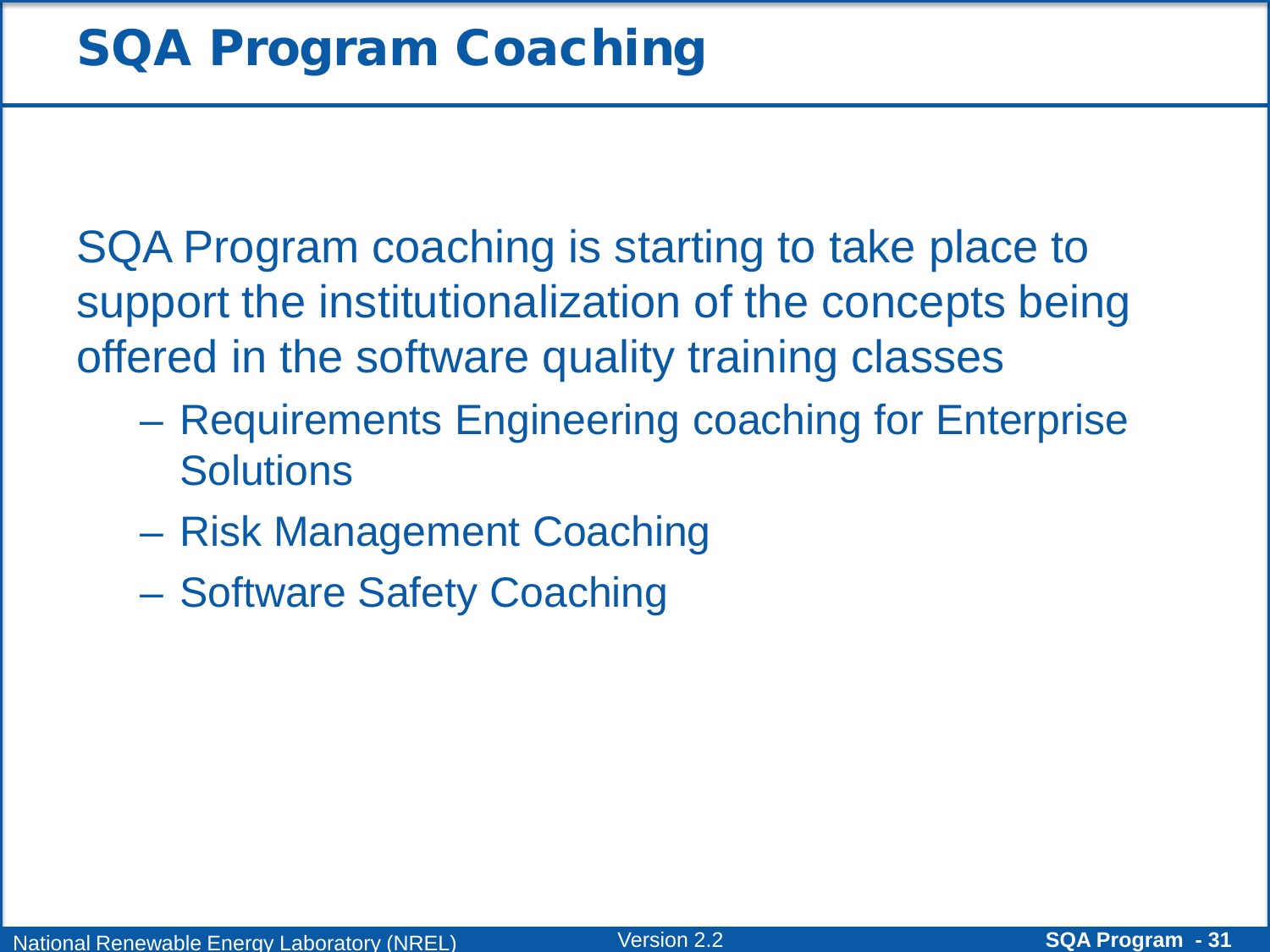### Software Safety

Developed Software Quality Assurance (QA) requirements specific to the development of safety-related software

Collected Software Safety research material from the Internet, the Software Engineering Institute, selected government standards on Software Safety and manuscripts written by Dr. Nancy Levinson of MIT.

Started the development of a Software Safety Guidebook based on research material and NREL software safety needs.

Developed a Software Safety Presentation based on the current state of the Software Safety Guidebook, software safety research material, CMMI, and the SQA program that satisfied a DOE compliance action item.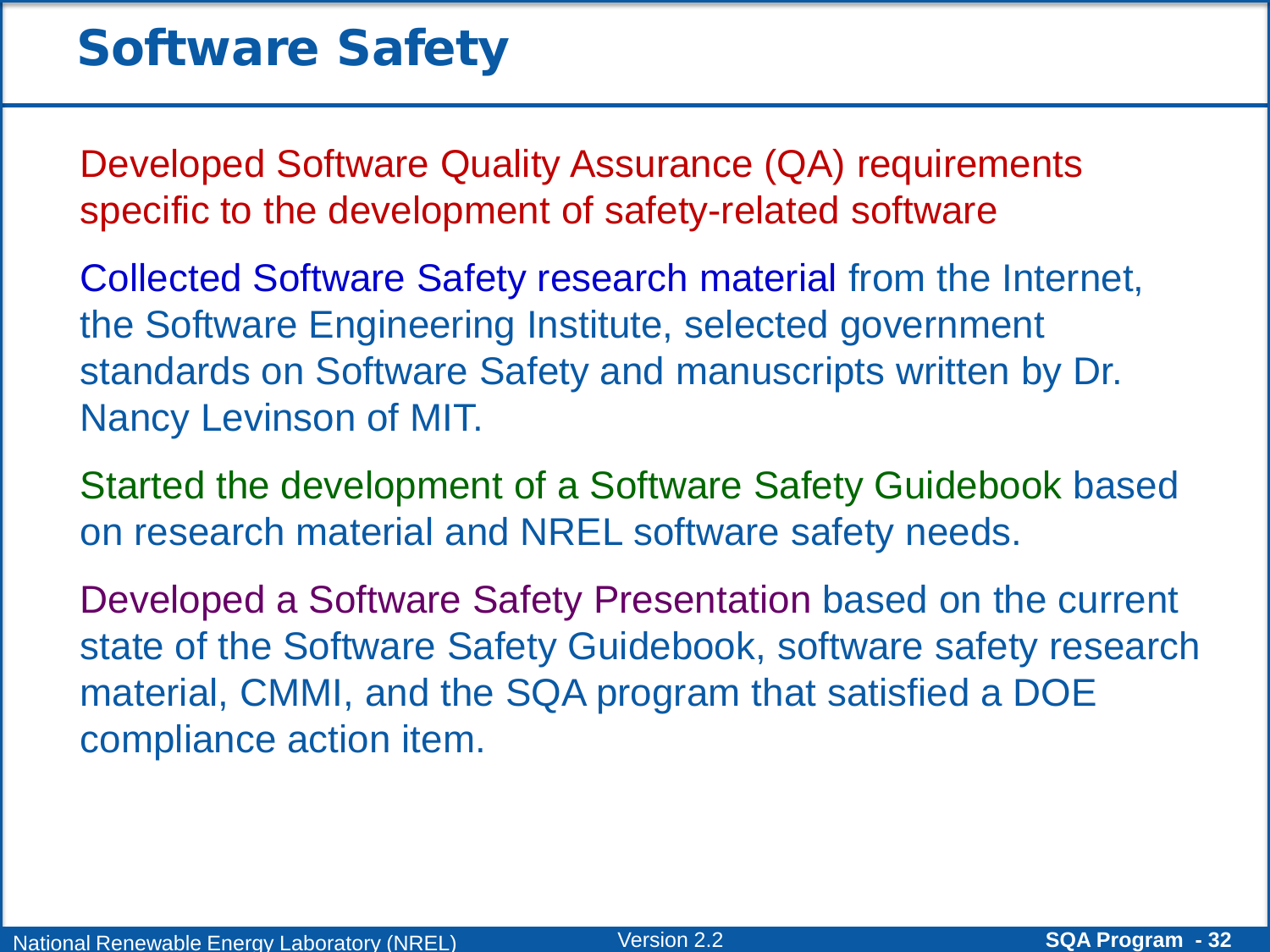### Software Safety - 2

Applied Software Safety concepts by working with the Process Automation software vendor developing the software for the SCADA system, part of Energy Systems Integrated Facility to ensure their software safety activities match the needs of any software safety critical components.

FY12 will see the evolution of the Software Safety Guidebook into a fully developed guide for all of NREL projects that involve safety and particularly software safety.

All Software Safety materials are available from the SQA Program Share Point site!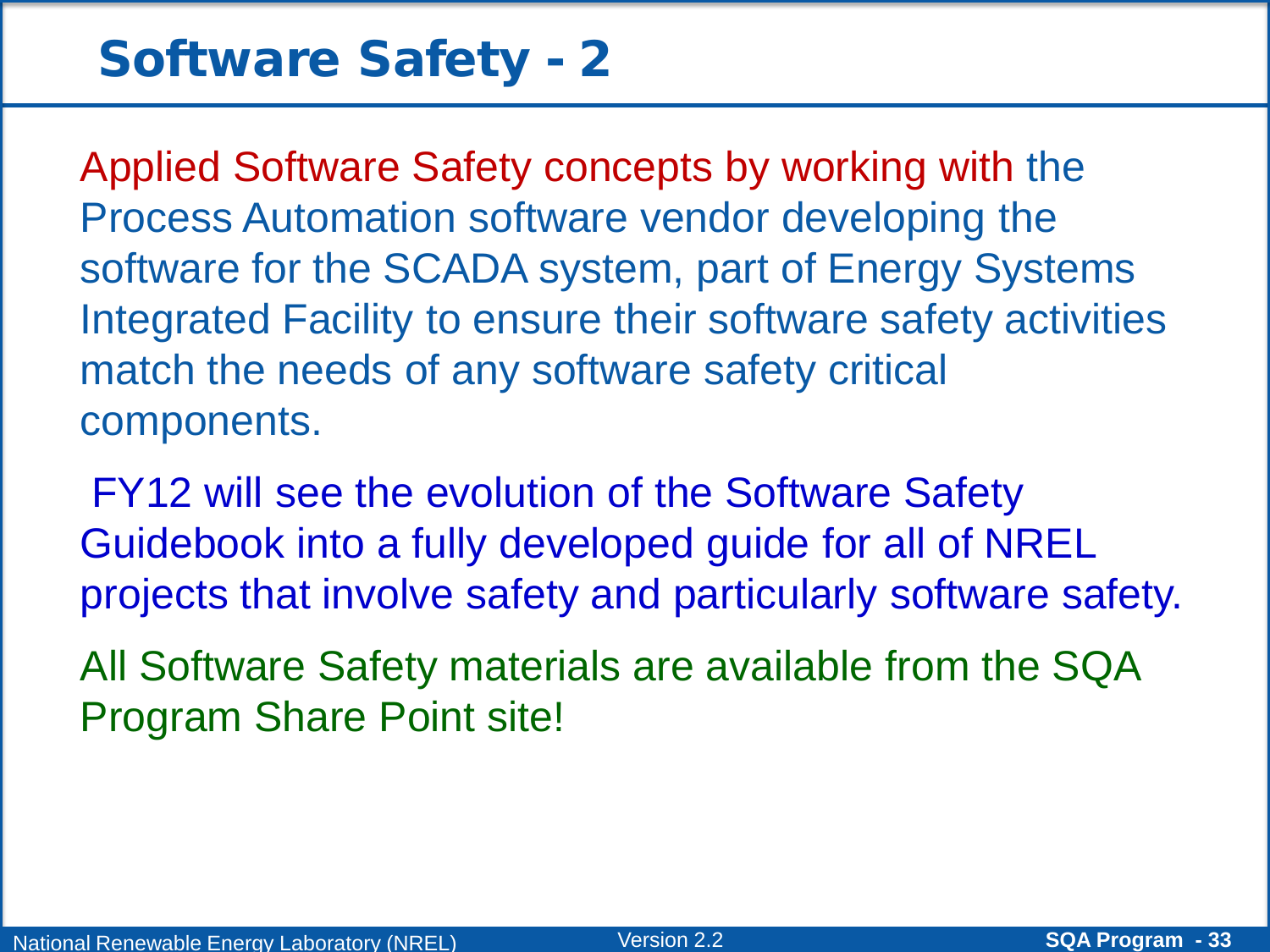### **Summary**

The Software Quality Assurance Program's foundation has been established, based on the concepts of the CMMI and its implementation along with continuous improvement is underway